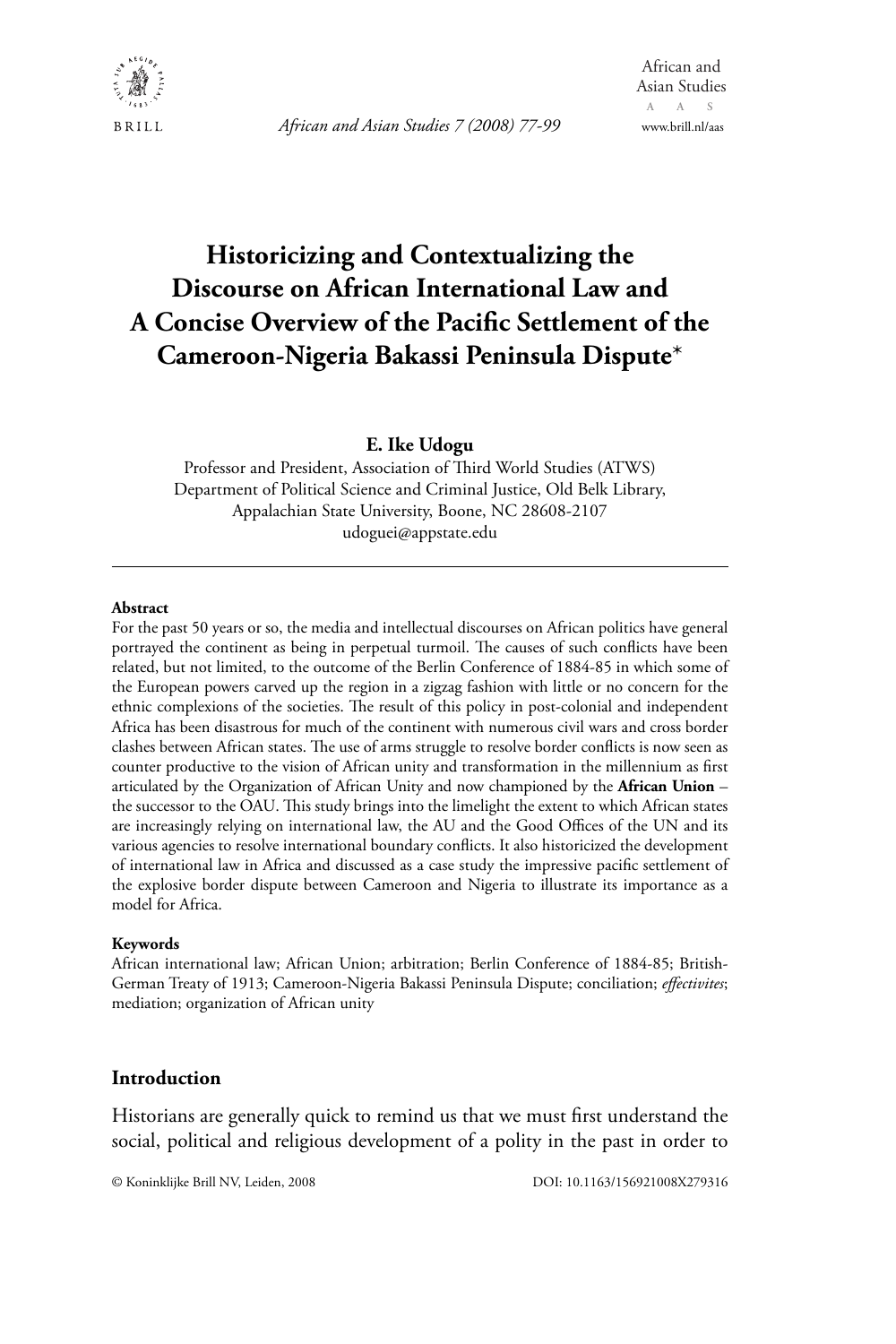comprehend the political and social character of the present and future of a society; and political historians would further argue that the character of a political system at any given moment in time is generally determined by the political culture of that entity. The central purpose of this paper rests on the following: 1. A brief allusion to, and narration of, Africa's historical practice and appreciation of international law in the pre-colonial period; 2. An accentuation on Africa's adoption, adaptation and practice of international law at the significant epoch following the continent's emancipation from a political science, rather than a juridical, epistemology, and 3. An illustration of the impressive pacific settlement of a highly combustible issue over the oil-rich Bakassi peninsula between Cameroon and Nigeria using the instrument of international law and not major arms struggle.

 In truth, this discussion is unique to the extent that it contends that African international law did exist during pre-colonial Africa (e.g., the "law of interethnic war"). There is little wonder, then, that Lante Wallace-Bruce explained eloquently the nature of African international law in the pre-colonial era by asserting *inter alia*, that during the ancient Mali Empire, statesmen were exchanged between Mali and Morocco. In the sixteenth century, the Kingdom of Benin sent an ambassador to Portugal, and Bornu exchanged ambassadors with Turkey. There were also pre-colonial commercial and trading treaties on the East African coast. Thus, it would appear that the main effect of colonialism on the state organization in Africa was to interrupt the sovereignty of the network of indigenous states that have previously been flourishing in the continent (Wallace-Bruce 1985, pp. 575-602). Thus, it is paradoxical to note that the traditional concept of "African international law" became inconsequential following the conquest of the continent by Western powers. This colonization led to the diminution of African genre of epistemology because it was subsumed by the introduction of Eurocentric "theory of the nature, the sources, and limits, of knowledge" in the continent.

 In any case, when I first took on this project, it was my intention to investigate "African International Law" within the global context. But, I was quick to realize that what might be referred to as African international law is the same law which was practiced by Africa's erstwhile colonial rulers in the region. And as J.L. Brierly has noted, the law of nations "had its origin among a few kindred nations of Western Europe which, despite the religious schism of the sixteenth century, had all and were all conscious of having a common background in the Christian religion and in the civilization of Greece and Rome (Brierly 1963, p. 41)."

 In general, as a result of the European colonial influence in Africa relatively few studies have been undertaken on African international law (Wallace-Bruce 1985;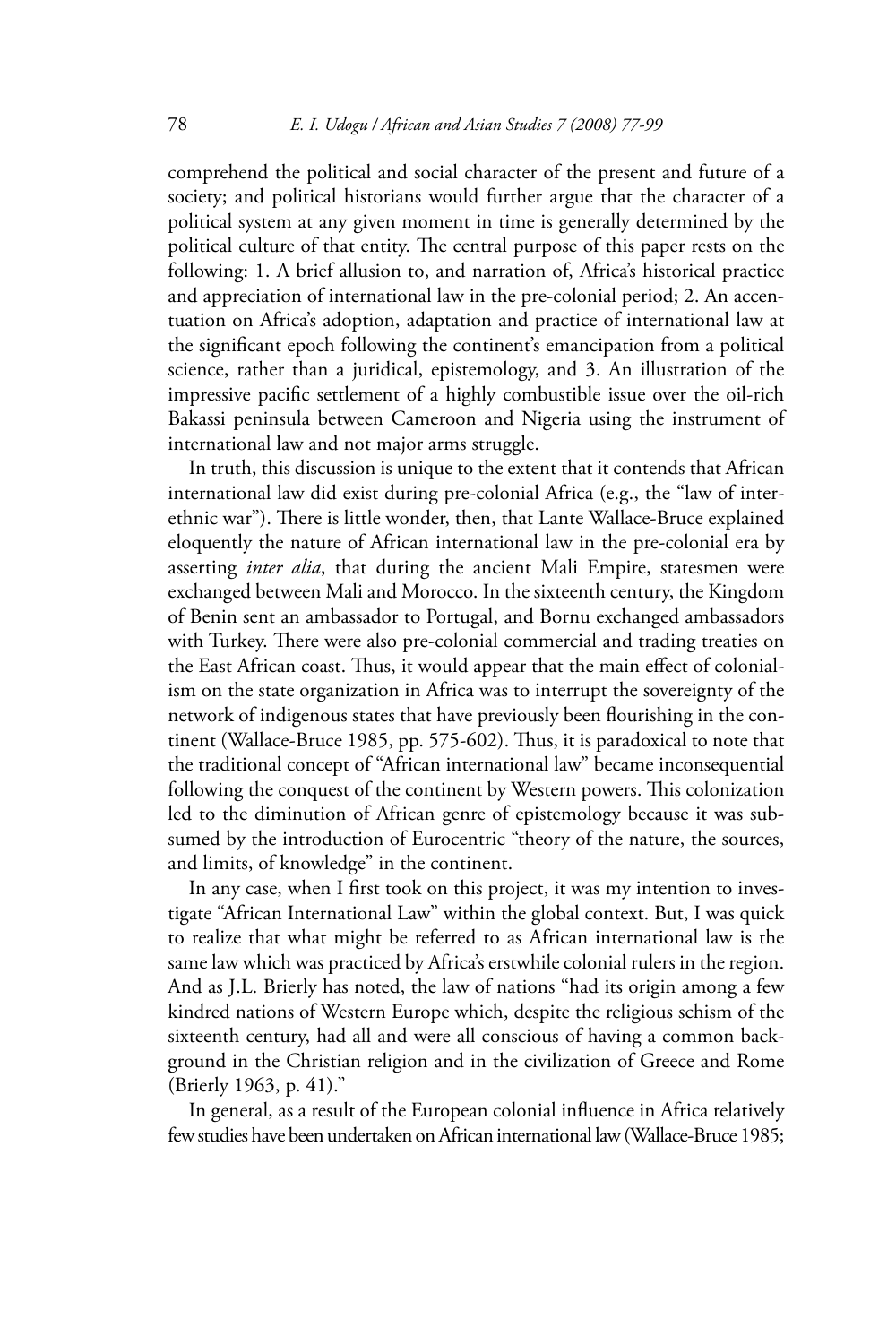Pakinson 1975, pp. 11-26). In spite of that, however, some prominent African scholars, such as T.O. Elias writing in *Africa and the Development of International Law*, have noted, among other factors, some of the vital contributions made by Africa to the character of international law. In fact, he noted, historically, that:

 From the time that Almoravids and the Tauregs overran the old Empire of Ghana in 1087 till the assumption of the kingship in Mali by Mansa Musa, of Timbuktu by Askia the Great, and the subsequent potentates of the old kingdom of Songhai, Walata, Sosso, and Jenne, there were regular exchanges of ambassadors between the African courts and those of Spain, Egypt, and most of Asia... Moreover, the pre-colonial European Africa was not all chaos and "inter-tribal" feud. Agreements were often entered into by one king or paramount chief with another as much as to regulate their external relations as to promote territorial advancement (Elias 1972, pp. 42-44; July 1992, pp. 4, 61-64; Bovill 1958, pp.62-63, 124-129).

 And, as was to be expected, the study of the foregoing genre of international relations and law was subsumed by European colonialism and its subsequently imposed genre of knowledge and epistemology on its subjects. Thus, it was only much after independence that the teaching of international law in African universities and colleges was encouraged and taught. One could argue that the teaching of international law at universities and colleges today exemplifies a recognition and acceptance by African states of its role and significance in international politics and, in general, for its greater comprehension within the region's cultural and historical context.

 Relatively speaking, the concept of international law in Africa has not yet attained the same degree of clarity as its European counterpart. One reason for this is that most of the newly emergent African states in the 1960s and after saw independence as the means for improving the socio-economic conditions of their populations and thus tended to be less concerned about international law. Moreover, it must be added that in some cases African states were just plainly apprehensive, if not xenophobic, of international law. Some argued that it was responsible in part for their political fate as exemplified by the outcome of the Berlin Conference of 1884-85 (attended by representatives of Great Britain, Austria-Hungary, France, Germany, Russia, USA, Portugal, Denmark, Spain, Italy, the Netherlands, Sweden, Belgium and Turkey), that carved up the African continent into European colonies and protectorates (Louis et al., 1971, pp. 193-194).

 Undeniably, it might be foolhardy to theoretically apply the elements and tenets of international law – particularly that international legal order which is practiced in the Occident globally. Thus, it was within this context that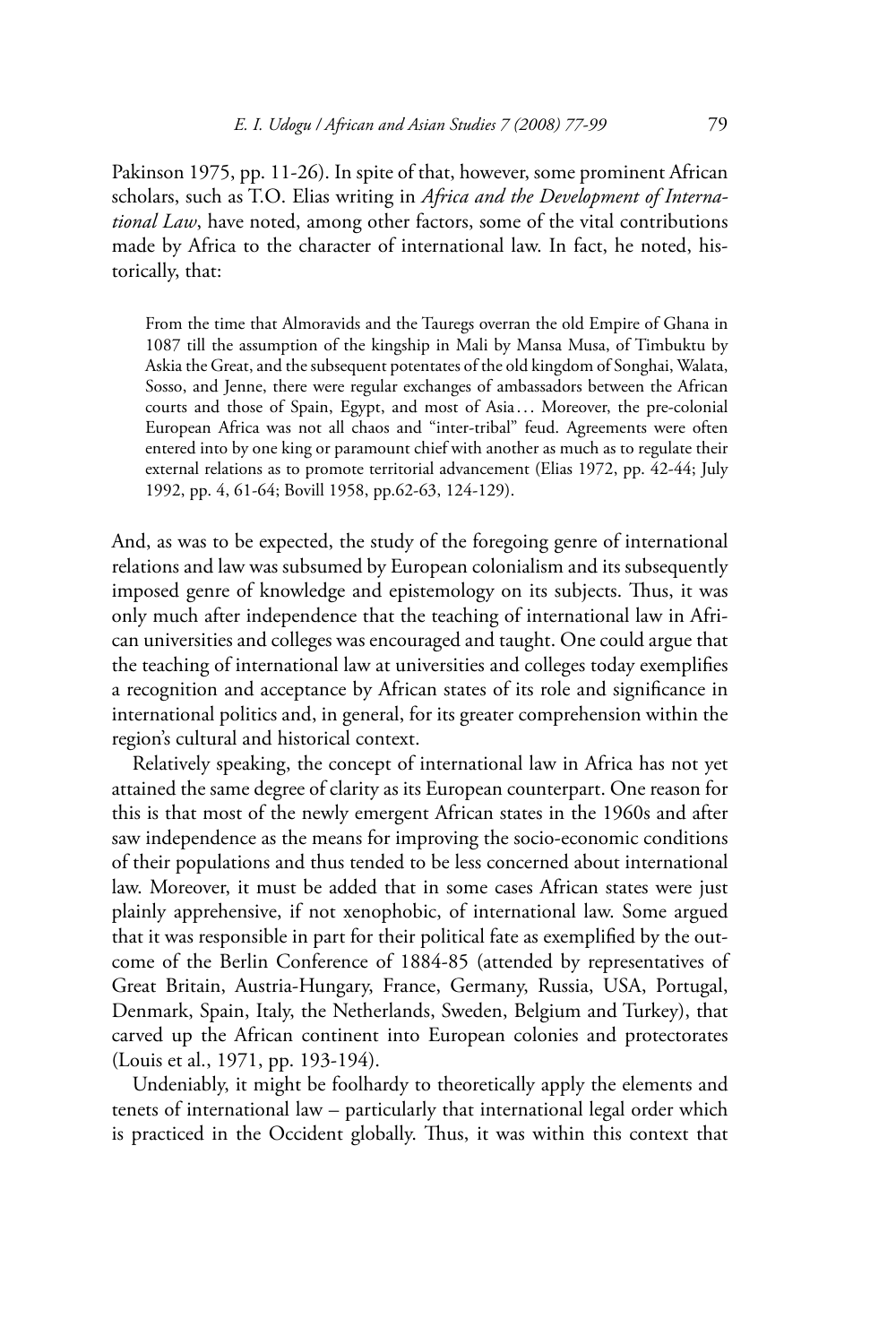Arnulf B. Lorca noted with lucidity in the Latin American case that when the whole complex package of international law and practices is

 posed in relation to contemporary Latin America, these questions become unexpectedly tricky, since the discipline of international law does not offer to international lawyers situated at the periphery adequate analytical tools for understanding the meaning and uses of international law in their own context [i.e. within the background of their cultural and historical specificity]... international law's structure of ideas, historical narratives, professional sensibilities, and modes of argumentation have made international lawyers accept the idea of European origin and outward expansion of international law . . . [indeed], . . . international law can have different meanings in various geopolitical locations (Lorca 2006, p. 283).

 In a robust discourse on the theory of international law extracted from the *European Journal of International Law*, a major problematic of universalizing the interpretation, practice and application of international legal order was brought to the fore. This is especially in the areas of knowledge, international law, liberal theory and political interest. Indeed, it was noted that:

There is an additional and elusive feature to this process which is essential to the formalism and abstraction of law, to the ambition to create an order beyond political interest. Knowledge, and therefore legal knowledge, does not relate to ideas and facts themselves, but, a (representational) meaning which might be discovered in their name. Knowledge is a social product. So, knowledge cannot only be established through a knowledge-producing process in a meaning-generative (name-giving) consensus in the State. In this context law, as an ideal, is that which has been consensually produced, through the state, by which consists of complete and logically organized wholes, beyond the subjectivity of morality and politics. This is the ideal [situation] which legal method/s sets out to attain. It is fundamentally flawed because full consent is never there and so there is simply no sense in the attempt to attain objectivity (Critical International Law: Recent Trends in the Theory of International Law, The Debt of International Law to Liberal Political Theory, 1999, p. 3; Kennedy 1987; MacIntyre 1985).

 It is against the backdrop of the foregoing concise theoretical peculiarities and complexities that this disquisition addresses concisely the practice of African International Law under the following rubrics:

- The Organization of African Unity (now the African Union since 2002) and International Law.
- The Issue of African Legal Order.
- The Principle of Sovereign Equality of all States and its Implications for International Relations/Law.
- The Settlement of Inter-African Dispute.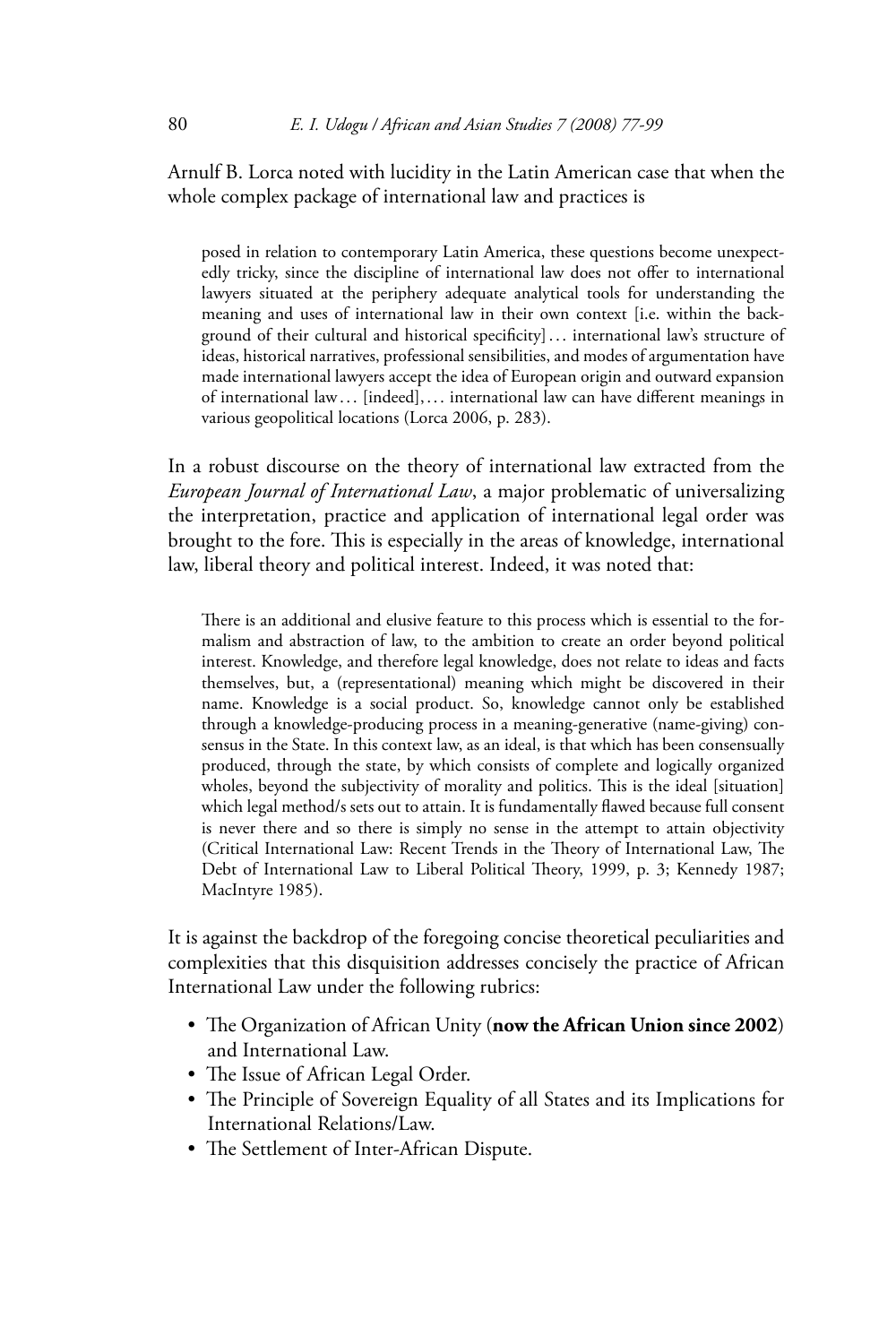- The Question of Ethnic and Territorial Dispute.
- Negotiation, Conciliation and Arbitration under the sponsorship of the UN: The Cameroon-Nigeria Bakassi Peninsula Case.

#### The Organization of African Unity and International Law

The Organization of African Unity, that will be used synonymously with its contemporary nomenclature, **African Union** (AU) in this text, was born in Addis Ababa, Ethiopia, on May 25, 1963, out of historic necessity and despite a welter of conflicting political ideas and interests (Legum 1975, p. 208). Whether the signing of the OAU Charter (by leaders of the 18 African countries present in the founding) will become a stepping stone toward an eventual United States of Africa as many pan-Africanists desired or remain essentially a skeletal framework for a loose and voluntary association of sovereign states, even within the context of the contemporary African Union, only time will tell. But at the very least the move was significant in that the heads of state were ready to take a forward step in translating the widely proclaimed goal of African unity into a tangible form of organization, however tenuous and divided its organs remained because of clashing interests. The OAU was regarded as a regional arrangement in keeping with Chapter VIII of the United Nations Charter. Chapter VIII, Article 52 affirms that:

- 1. Nothing in the present charter precludes the existence of regional arrangements or agencies for dealing with such matters relating to the maintenance of international peace and security as are appropriate for the regional action, provided that such arrangements or agencies and their activities are consistent with the Purposes and Principles of the United Nations.
- 2. The Members of the United Nations entering into such arrangements or constituting such agencies shall make every effort to achieve pacific settlement of local disputes through such regional arrangements or by such regional agencies before referring them to the Security Council.
- 3. The Security Council shall encourage the development of pacific settlement of local disputes through such regional arrangements or by such regional agencies either on the initiative of the states concerned or by reference from the Security Council.
- 4. This Article in no way impairs the application of Articles 34 and 35.

Article 34 states that: The Security Council may investigate any dispute, or any situation which might lead to international friction or give rise to a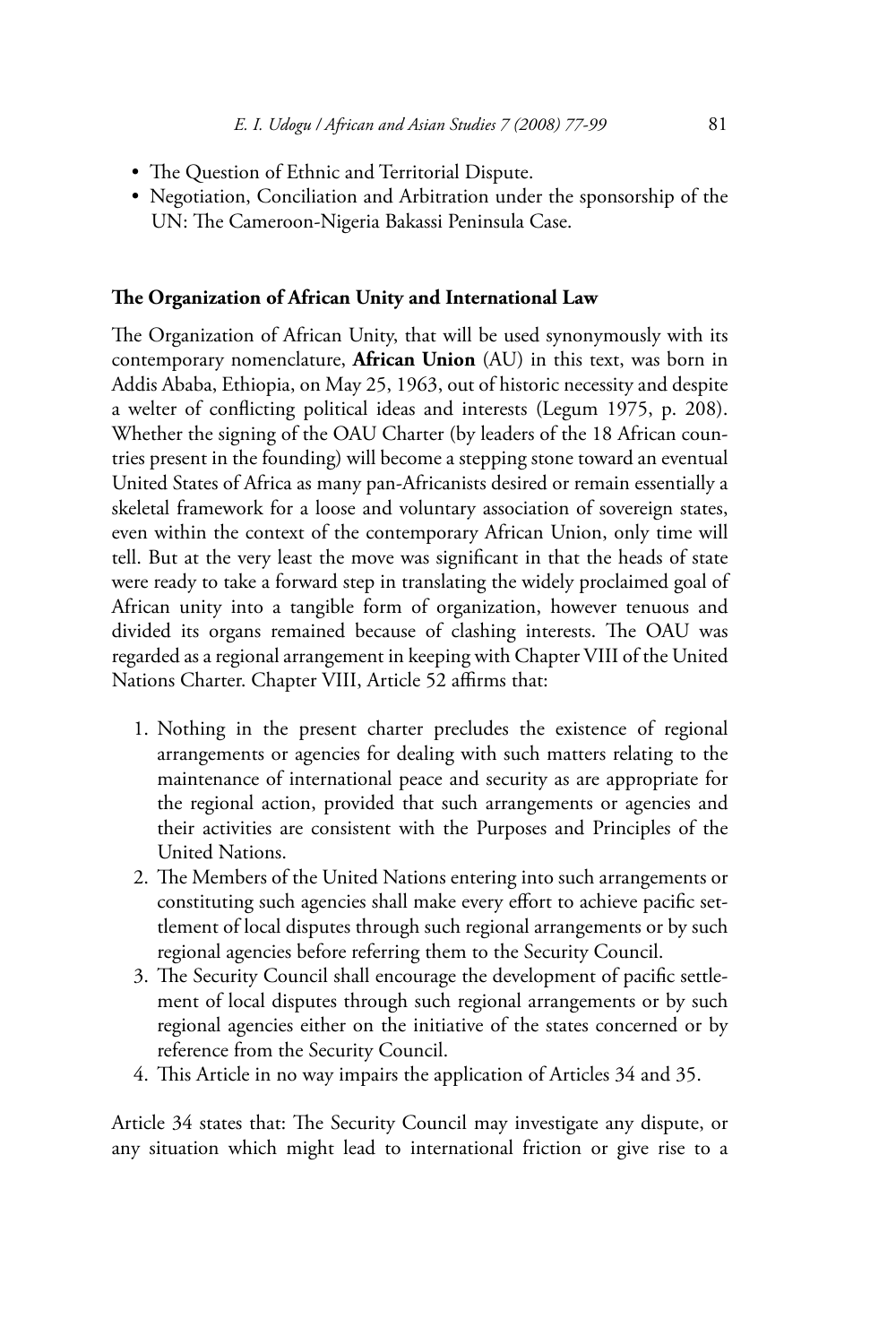dispute, in order to determine whether the continuance of the dispute or situation is likely to endanger the maintenance of international peace and security. Article 35, *inter alia*, states that: Any member of the UN may bring any dispute or any situation of the nature referred to in Article 34 to the attention of the Security Council or the General Assembly. Several years have passed since the Organization of African Unity was established. Historically speaking, this period is relatively short and perhaps not long enough to draw a more or less valid opinion on the activities of the institution and the place it holds in relation to the positive law of nations. But for anybody concerned with inter-state cooperation (e.g., Cameroon and Nigeria), any regional organization (e.g., ECOWAS, SADC, etc.) emerging from the decolonization process and working to maintain international peace and security is deserving of particular attention and requires periodic review. It is true that such bodies play an especially momentous role in international life, both concerning the problem of war and peace and the peaceful settlement of disputations.

 Let it suffice to say here that various sources of information are of limited help in attempting a scientific definition of the legal intercourse between African states and thus, it is not always possible to be as clear as one would like on a legal development process in Africa; indeed, more than once, comments have to be merely approximation and conjectural. Added to this complexity is the fact that any appraisal of international practice must first be undertaken from the point of view of (national/international) legislation but without ignoring the social and political specificities of a society, since any legal order that did not take into account the political realities of its context may be merely academic, insubstantial, and removed from life. My approach to this logic, therefore, is to deal with the character of some of the legal practices that are at best subjective and operational – even heuristic.

 It might be wrong to play down the role and contributions of individual states to the establishment of the provisions of international law. Such contributions, it must be added, take the form of a great number of bilateral and, in some cases, multilateral treaties concluded between African states and with non-African countries. Arguably, it was through and within the OAU that such a contribution was most obvious, fruitful, and most highly institutionalized. OAU (and AU) is a conspicuous proof of the legal solidarity of its more than 50 member nations, and increasingly its drafting of the regulations of the law of nations can be compared to a kind of work of "codification" in the loose sense of the word.

 In more than one respect, the contribution of Africa to the universal legal order is relatively modest but will continue to grow particularly within the constitutive African Union in the area of pacific settlement of border disputes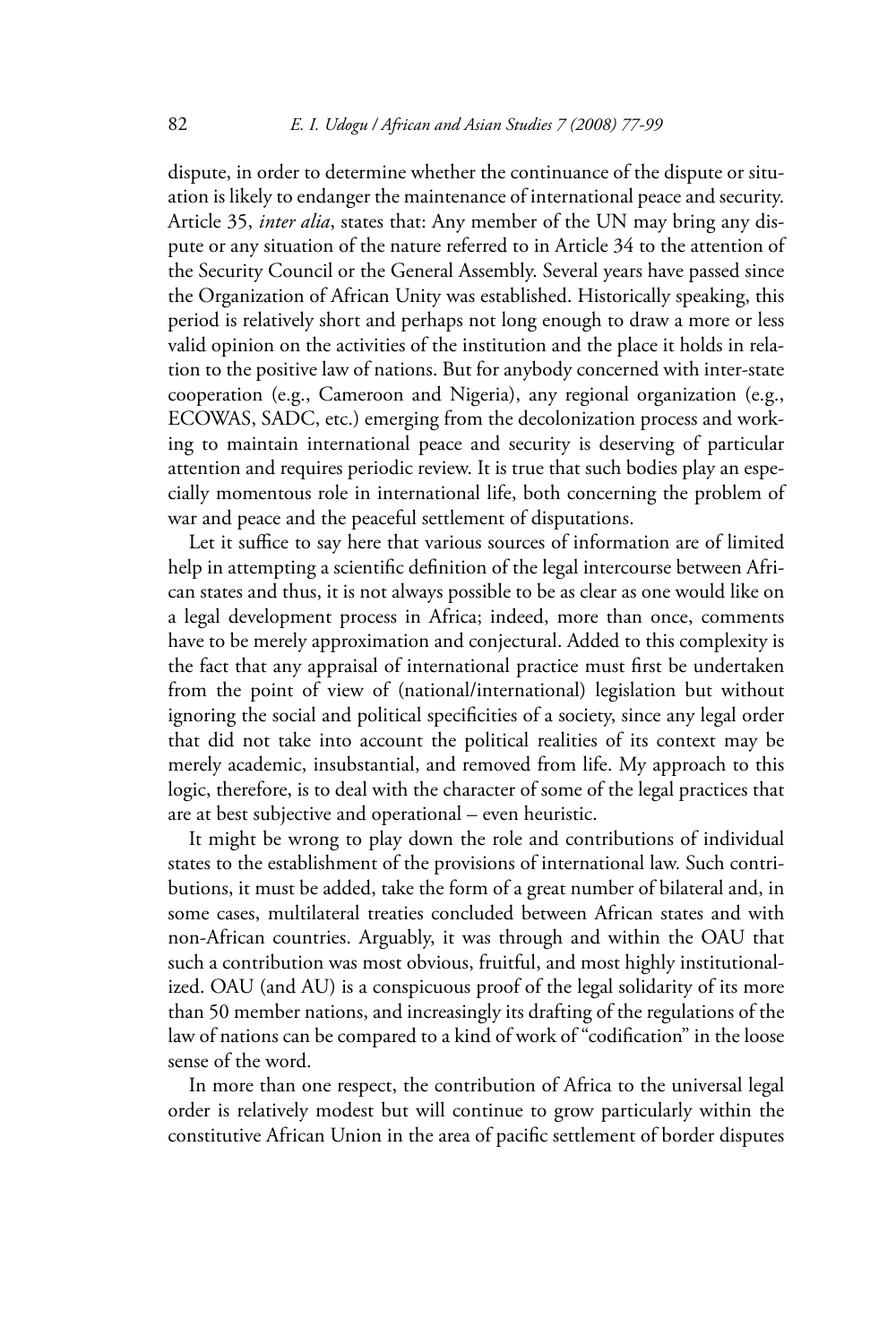since the zigzag boundaries constructed at the Berlin Conference may increase irredentist wars in the continent. Be that as it may in explaining the reason for the continent's moderate contribution to the law of nations some scholars noted that the European metropolitan powers were the exclusive or the active parties during the colonial period who stressed the idea that only sovereign states were at any time the actors of customary international law. It is further observed that no matter how one visualizes the situation in Africa that:

The drum of international legal relations was being played out, so far as Africa [was] concerned, by European Governments among themselves in regard to economic, technical and cultural matters. Customary international law was developing in many respects as a result of the continuous changes taking place in the continent but the African dependencies were spectators at the game (Elias 1972, p. 21).

 Nonetheless, it must not be forgotten that European powers have taken centuries to forge a certain number of regulations on the "positive law of nations." Initially, it was somewhat true that at the Addis Ababa Conference the heads of state and government took relatively little note of the effect of international law on the new organization and its relations with the United Nations. The text of the Charter holds few direct references to international law. It might be that independent Africa was mistrustful of European interpretation of the precepts of international law since it felt that before it became independent, the international law then in force was "designed to legalize the privileges of European states [particularly in the governance of their territorial claims] (Boutors-Ghali 1972, p. 5)." Thus, at Addis Ababa, only those principles of the law of nations directly concerning Africa were referred to; and among those, some with an immediate political impact on the African continent were accepted by the new states. For example, Article 3 of the OAU Charter states both the seven principles that deal with essential African political problems, and Africa's relations with the external world. Some of the principles also deal with international politics. These principles are as follows:

- **1**. The sovereign equality of all member states.
- **2**. Noninterference in the internal affairs of states (as in Art. 2, paragraphs 4 and 7, of the UN Charter).
- **3**. Respect of the sovereignty and territorial integrity of every state and its inalienable right to independent existence.
- 4. The peaceful settlement of dispute through negotiations, mediation, conciliation or arbitration.
- **5**. Condemnation without reservation of political assassination and subversive activities carried on by neighboring states, or all other states.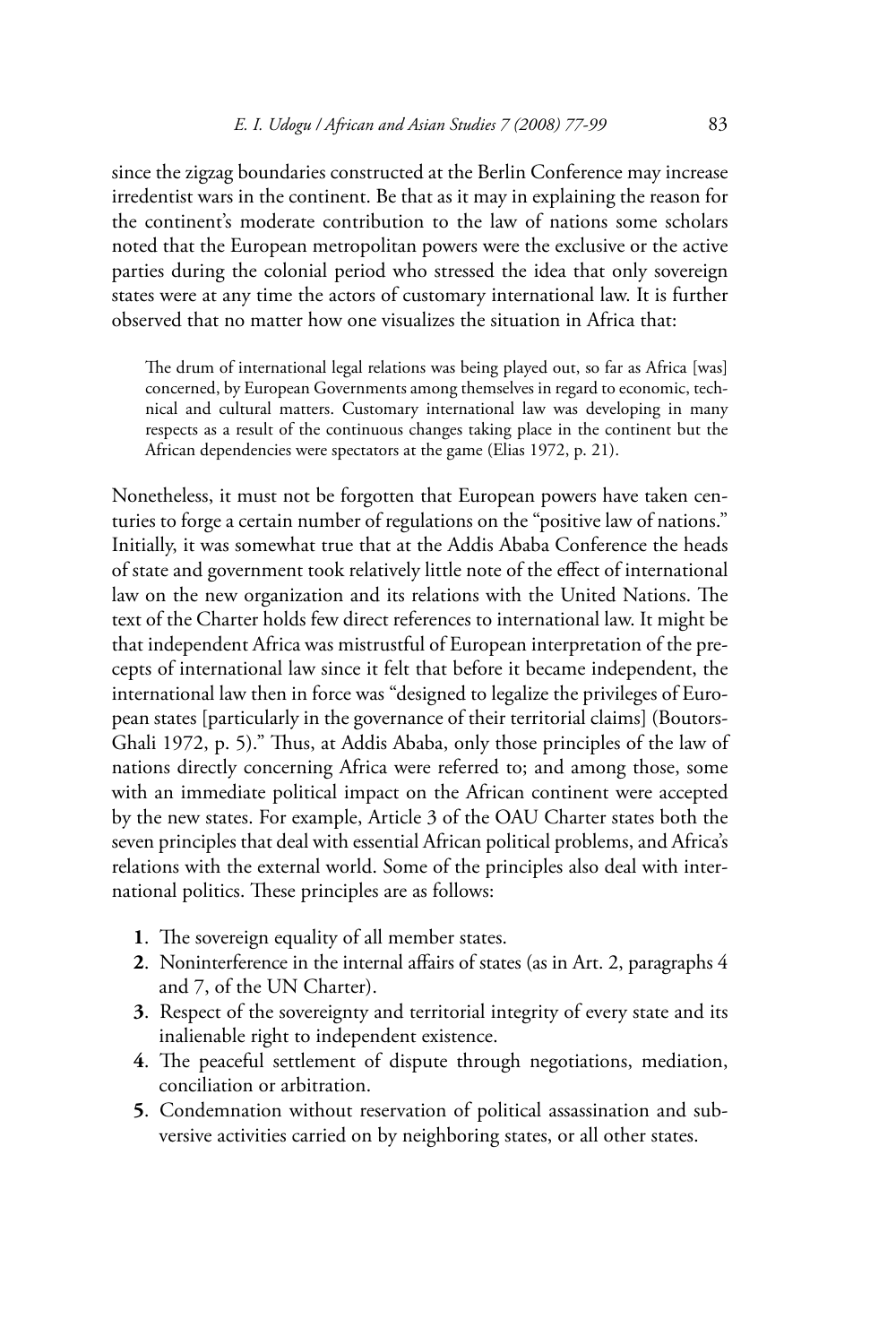- **6**. Absolute devotion to the cause of total liberation of African territory not yet independent.
- **7**. Affirmation of a policy of nonalignment in respect of all political blocs (Ajala 1973, pp. 370-371; OAU Charter 1982, p. 9).

 Article 6 of the OAU Charter also states that "the member states pledge themselves to observe scrupulously the principles enumerated in Article III of the present charter." Besides these tenets and concerns, there were other vital legal problems concerning the continent, for example, the issue of African legal order.

#### **The Issue of African Legal Order**

The crafting of the principles of international law by OAU raised an issue of effectiveness of the Organization of African Unity's legal system. This was the case given OAU's inchoate status and adjustment to the character of the international law in practice in the Occident from which the drafters borrowed. Historically, under the system of the League of Nations and that of the United Nations, the functioning of international bodies has always left much to be desired. For instance, sanction procedures have always been and still remain unsatisfactory as exemplified by the League of Nations failure in its sanctions against Italian aggression in Ethiopia. Moreover, differences among the great powers of the Security Council in the United Nations have sometimes rendered the UN inoperative, and the organization's many resolutions generally fruitless. Despite such serious drawbacks, however, some regulations of international law such as the Universal Declaration of Human Rights have gradually acquired an existence independent of any purely national institutional context – particularly appeals to national sovereignty, even cultural relativism by states as rationales for violating human rights provisions (Udogu 2003, pp. 115-118).

The fact that Africa still manifests some mistrust of international jurisdiction or of arbitration procedures founded on the strict respect of law is not directly related to the problem of organs, procedures, or sanctions but the anomalies in its application to African issues, as for example, the vexing question of decolonization. While expressing reservations on the legal formulae of arbitration or those of the International Court of Justice, Africans have resolved to settle their disputes using procedures which, while lacking in institutional rigidity, help to regulate certain types of interstate relationships (El-Ayouty 1975, p. 83).

 Further, the application of OAU's decisions within the continent itself very frequently suffered from lack of sanctions (El-Ayouty 1975, p. 84). Although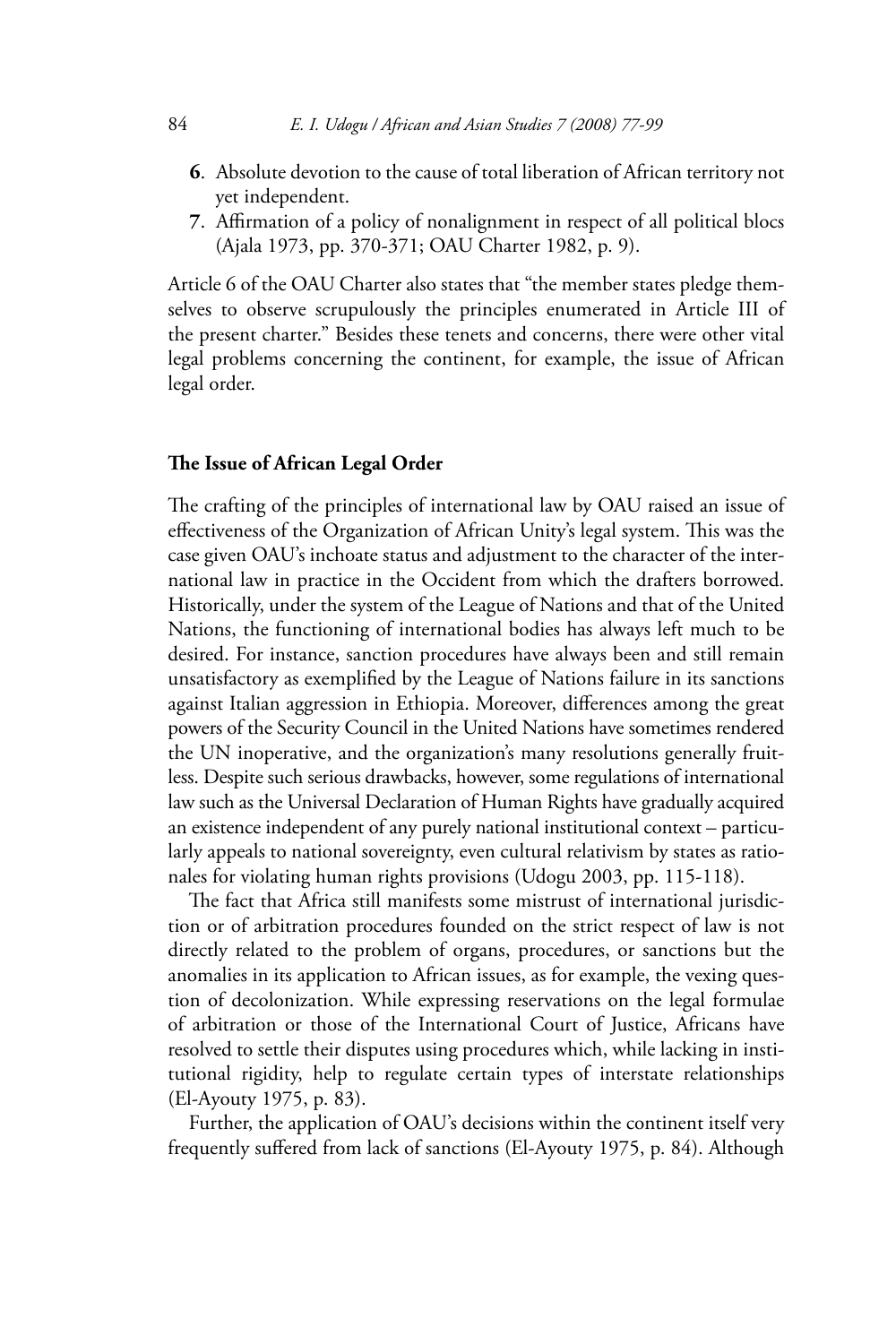the organization is founded on legal principles, it has drawn up some of its own culturally specific legal instruments and created a practice. But it is obvious that its activities were often dominated by political problems such as the Western Sahara question between Morocco and the Polisaro. And, it must be quickly added here that unity is not necessarily synonymous with uniformity.

## **The Principles of Sovereign Equality and Its Implications for International Relations/Law**

The principle of the sovereign equality of states was more strictly formulated in Article 3, paragraph 1 (that affirmed the sovereign equality of all Member states), and Article 5 (all Member states shall enjoy equal rights and have equal duties) of the OAU Charter than in the United Nations specialized agencies or in the context of regional groupings or associations such as the Organization of American States or the European Economic Community.

 Although the assumption around the current world order rests on a legal base of egalitarianism (e.g., one nation one vote), it is politically – even logically – still in-egalitarian and multidimensional. It is made up of sovereign states with highly variable political and economic clout within the international community (for example, Egypt and Liberia). These sovereignties play differential roles depending on their real or putative power in the formulations of the regulations of international law.

 Contrary to the United Nations, the OAU system had no Security Council with particular powers in matters of war and peace, and it theoretically gave no privilege position to the "great powers" of Africa. It attempted to avoid the formation of any kind of hegemony (either *de facto* or *de jure*), and did not base itself on the model of Organization of American States where the U.S. played and continued to play a hegemonic role (notwithstanding the role of Nigeria in ECOWAS, a sub-regional grouping). It also avoided the weighted voting formulae presently in force in some specialized agencies, for instance, International Monetary Fund, International Financial Corporation and the European Economic Community. These organizations established differential voting rights. The OAU formula remained "one state, one vote," and the highest organ of the OAU was the Conference of Heads of State and Government, with a two-third majority required to pass a measure. This arrangement was particularly striking when one recalls, for instance, that the population of Botswana was 971,027, Equatorial Guinea 304,000, Seychelles 65,139, and Nigeria 91,085,000 (Banks 1977, pp. 60, 155, 461, 373). Despite the anomalous or uneven populations, they were and are euphemistically viewed as "equals" in the OAU and its successor, the African Union.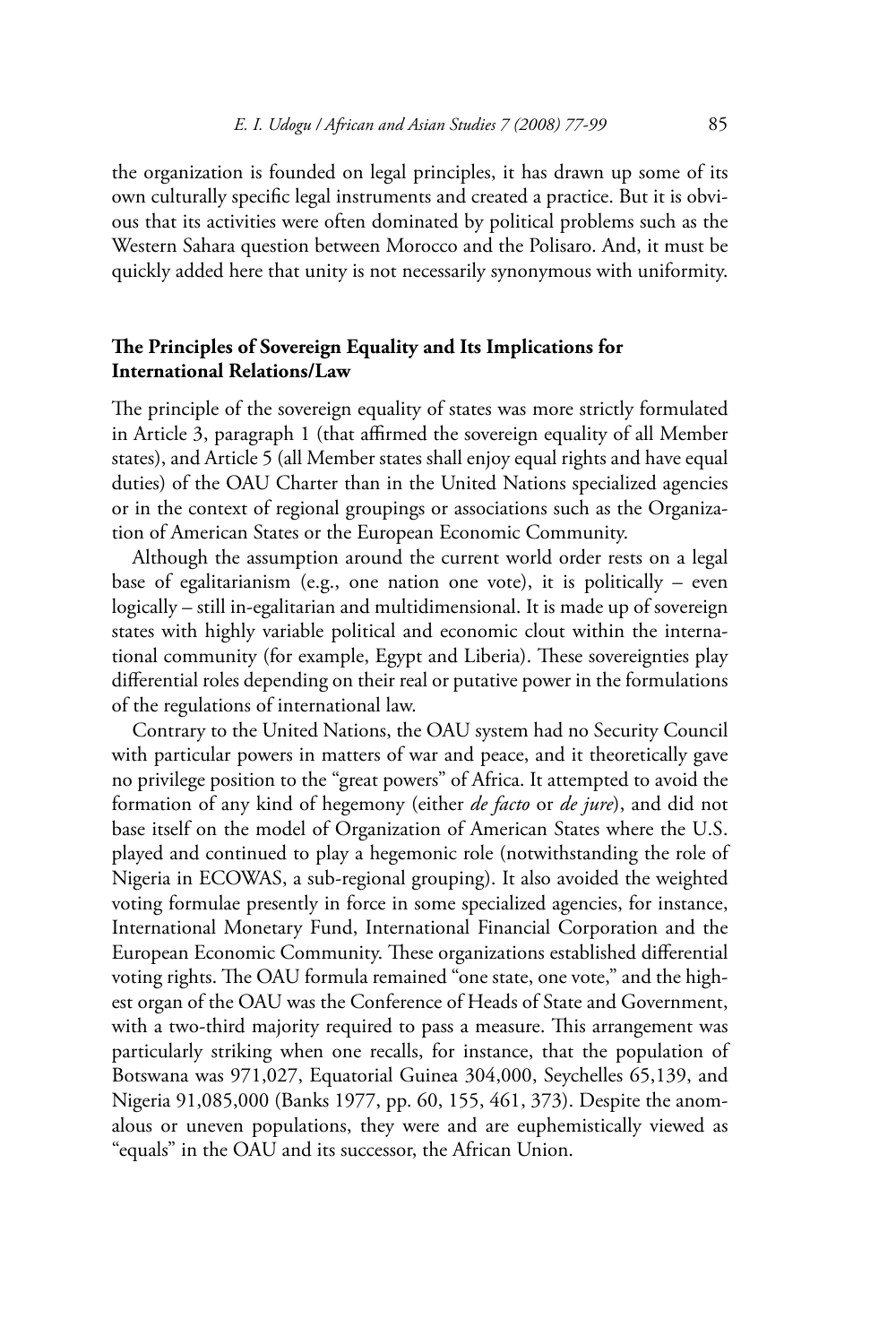## The Settlement of Inter-African Disputes: the Commission on Mediation, **Conciliation and Arbitration under the OAU Charter**

 Before the Addis Ababa Charter, African states had no effective institutionalized mechanism for the peaceful settlement of disputes. With the coming of independence, the uncertain nature of African territorial boundaries led to intricate and difficult boundary disputes. Examples of disputes were Somalia-Kenya (Ajala 1973, pp. 148-156) and Ghana-Upper Volta, now Burkina Faso (Meyers 1974, p. 357), to name a few. Efforts to settle such disputes by diplomacy were not always successful and often had the disconcerting tendency of erupting into armed conflicts (Smith 1987, p. 37). The new African states were troubled by boundary problems inherited from the era of European colonial administration, but to mitigate inter-state conflicts many of them had since independence entered into a number of international conventions and arrangements *inter se* (especially in the economic, commercial and cultural fields).

 At the Addis Ababa conference the African leaders urged the importance of ensuring African peace and harmony, and called for the formal erection of machinery for the settlement of disputes. In response to this appeal, the Organization of African Unity in its Charter, "pledged members to settle all disputes among themselves by peaceful means (OAU Charter & Rule of Procedure 1982, p. 13)," and in Article VII (4) established a Commission of Mediation, Conciliation and Arbitration – the constitution and powers of which were defined by a protocol signed in Cairo on July 21, 1964 (Protocol of the Commission on Mediation, Conciliation, and Arbitration, 1964, pp. 1116-1124).

 Article XII of part II of the Protocol provides that the Commission shall have jurisdiction over disputes between states. The idea is not only to enable member states to avail themselves of the services of the Commission, but also to make possible for non-member states wishing so, to use the resources of the Commission. The members of the Commission, when engaged in the business of the Commission shall enjoy diplomatic privileges and immunities (Protocol of the Commission on Mediation, Conciliation and Arbitration, 1964).

#### *Mediation*

 Article XX of Part III of the Protocol provides that when a dispute between member states is referred to the Commission for mediation, the President shall with the consent of parties appoint one or more members of the Commission to mediate the dispute. The role of the mediator is confined to reconciling the views and claims of the parties. If the means of reconciliation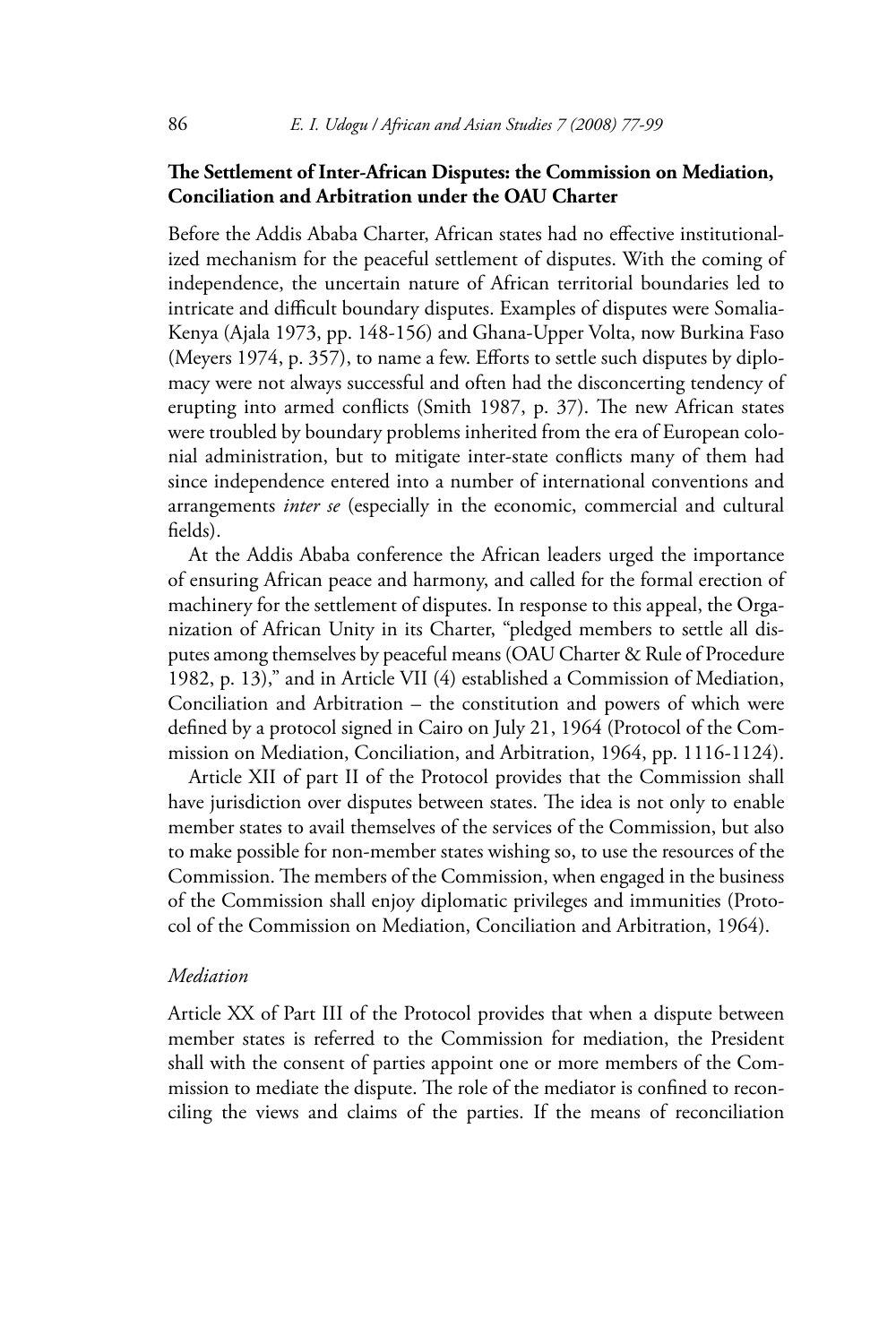proposed by mediators are accepted, they shall become the bases of protocol of arrangement between the parties.

The Protocol follows international practice concerning the nature of mediation. It is said to consist of the direct conduct of negotiation between the parties at issue on the basis of proposals made by the mediator.

#### *Conciliation*

The OAU Protocol stipulates that a request for the settlement of a dispute by means of conciliation may be submitted to the Commission by means of a petition addressed to the President by one of the parties to the controversy. The petition is to include a summary explanation on the grounds of the dispute. The formation of the Board of Conciliations is a relatively simple exercise. The President, in agreement with the parties, appoints three members from among members of the Commission; while one each is appointed by the parties. No two members of the Board are to be nationals of the same nation-state.

The function of the Board of Conciliations is to explain the issues in dispute and to attempt to bring about an arrangement between the parties upon mutually acceptable terms. At the conclusion of its proceedings, the Board is to draw up a report stating the terms of the agreement, if any, between the parties and its own recommendations for settlement. The report, which must be communicated to the parties without delay, may be published only with their consent.

### *Arbitration*

 Under Article XXVII of Part V of the Protocol, if the parties to a dispute that has been brought before the Commission agree to resort to arbitration, an arbitral tribunal would be established by the Commission. At least two members of the arbitration tribunal are to have legal qualification. Since arbitration is a legal procedure, it is recommended that all members should have legal qualifications or be competent in international law. Some scholars have argued that the employment of arbitration in settling international disputes by an international agency implies two conditions: (1) That the members of the international agency be persons learned in the law and competent to apply the judicial process in the rendering of legal decisions; and (2) that the agency be competent to settle international disputes by international law (Tucker 1966, p. 377).

The Protocol requires the parties to conclude arbitration *Compromis* undertaking to accept the decisions as legally binding and defining the power to adjudicate *ex aequo et bono*. (That is whenever parties to a dispute agree to have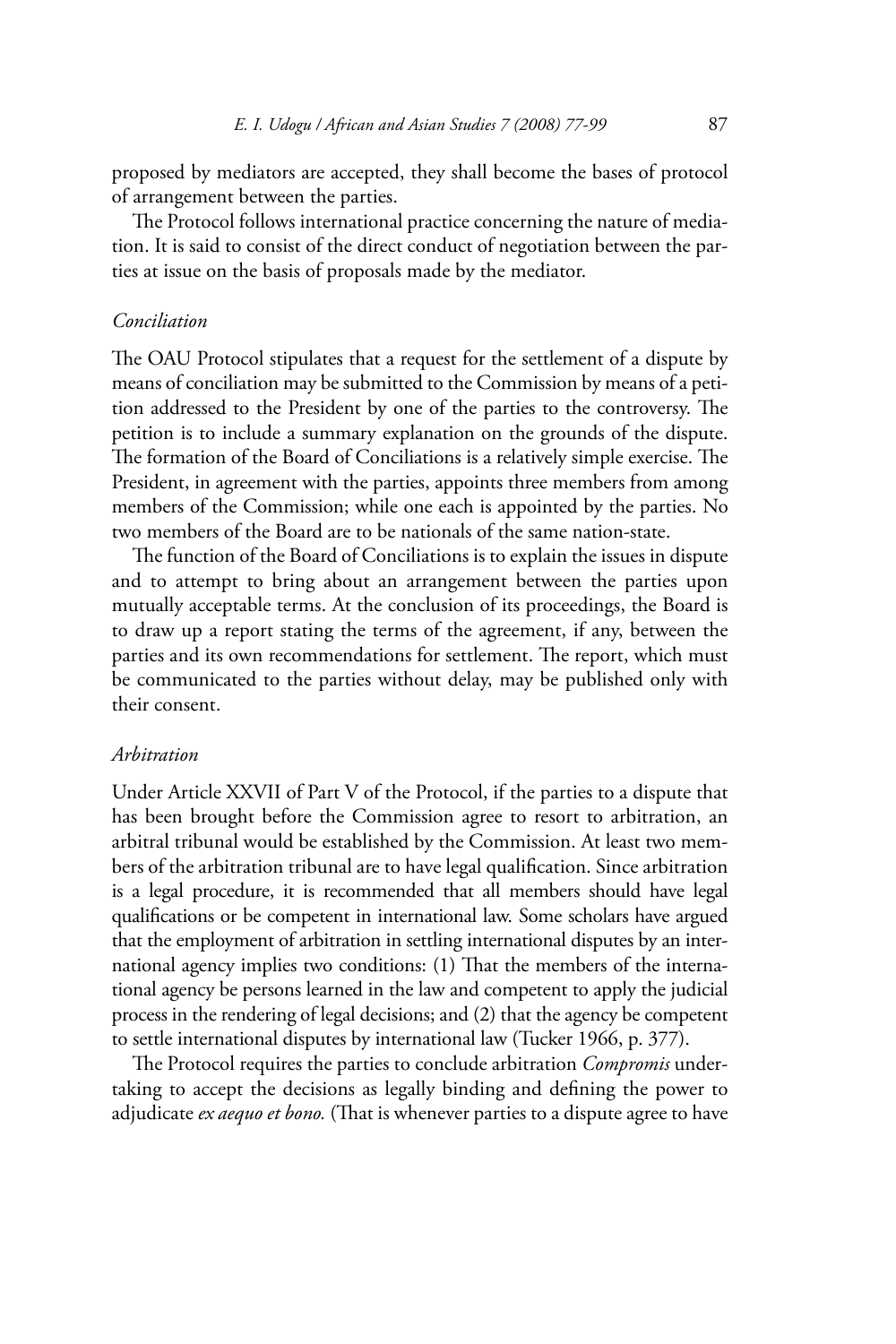recourse to arbitration the Protocol provides that such agreement must be regarded as submission in good faith to the award of the arbitral tribunal). Unless the disputants provide otherwise, the law applicable is that according to treaties made between the parties, international law, the Charter of the OAU, the Charter of the United Nations, and that the actors agree, *ex aequo et bono.* 

## **The Question of Ethnic and Territorial Disputes**

 At the conference establishing OAU in Addis Ababa several heads of state and governments stressed the complexity of the ethnic problems in the area. The continent is inhabited by a mosaic of peoples and ethnic groups whose particularities are only very slowly disappearing in light of their affinity to a nation-state that is taking shape especially among lawmakers and members of the informed public. There are numerous ethnic groups with different languages whose historical and cultural links have not always been harmonious. At the risk of disintegrating, the custodians of power of most African states find themselves struggling to transcend ethnic differences in order to forge a national consciousness, which is essential for the atomization of any multiethnic/multi-lingual state. Politically, many African countries are too fragile and, economically, too dependent on the Occident to undertake the process of agglutination of their multi-ethnic "mini-sovereignties." But, at Addis Ababa the African leaders declared a resolve to safeguard and consolidate the territorial integrity of their states (as in Art. 2, Section C, Art. 3 Section 3 and the 7 points of the preamble of the OAU Charter). The 1962 Conference of Heads of state and government which met in Cairo on July 17-21 pointed out that frontier problems are a serious permanent factor of disagreement among African states. It further noted that the frontiers of African states on the day of their independence constituted a tangible reality, and solemnly declared that all member states undertake to respect the frontiers existing at the time of their independence in order to eschew irredentist conflicts (e.g., Somalis in Ethiopia, Kenya and Somalia).

The originality of this position and the interest it holds for doctrinal development of positive international law are complex. Until this declaration, international law had not fully succeeded in clearly formulating principles that should prevail in respect of state's claims to territory; if the doctrine is inclined toward the thesis of transmissibility of frontiers established by virtue of international treaties, it would be difficult to apply this principle to frontiers resulting from old administrative divisions made by the colonial powers (e.g., Cameroon-Nigeria Bakassi peninsula dispute).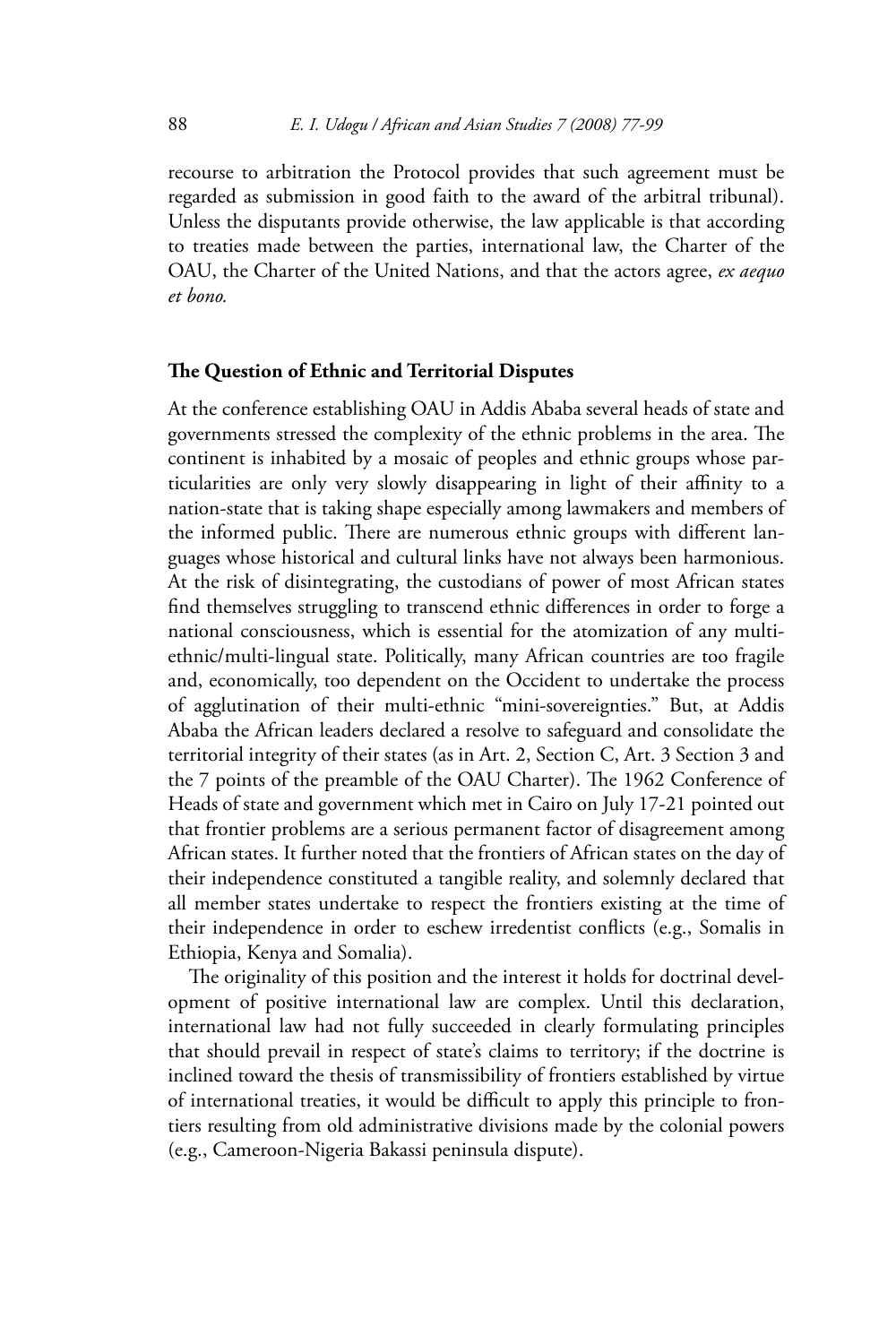The principle *Uti Posseditis* is used to designate a boundary at the point where *de facto* colonial boundary lines existed in terms of effective control (Jacobini, 1968, p. 96). In the case of Africa, it was a matter of essentially confirming colonial interstate boundaries. Even this arrangement has in a number of cases pitted one African state against another, such that some nations have shown dissatisfaction with this framework. A good case in point is Libya's claim to parts of northern Chad.

The OAU has had problems with implementing and enforcing the rules stipulated for solving Africa's disputes in part because it lacked the tools for doing so, and sometimes because of ideological incongruence among the trustees of government anchored in the erstwhile East-West conflict. Moreover, the difficulty was not due to lack of effort but because of the sometimes fierce resistance by leaders who fear that their position of privilege could be greatly curtailed. Such was the case with respect to the discourse on the need for instant formation of one African government by Kwame Nkrumah and those like Jomo Kenyatta who resisted the concept within the Pan-African Movement (Lumumba-Kasongo 2004). Added to this dimension is leaders' sense of ethno/nationalism. Some political actors feared that if they appeared to kowtow to OAU protocols intended to resolve territorial dispute, for example, they could lose support from their constituency. And, if the newly established OAU was, and is, unable to enforce the rules and regulations contained in its Charter (as for example, its own Commission for Mediation, Conciliation and Arbitration) who else could but the United Nations? Indeed, it is the UN whose decisions could be backed by the power of the Security Council and its Secretary-General. Arguably, it was to this end that a territorial dispute between Cameroon and Nigeria that could have been solved by the OAU was transmitted to the UN. It is against the backdrop of the foregoing analytic suppositions in African politics, international relations and law that the case study of the Cameroon-Nigeria territorial dispute is crisply examined in the proceeding analyses.

## **Brief Historical Background**

 An excellent and terse narration of the peculiar character of the historical context and content within which the political and legal imbroglio of the Bakassi Peninsula case between Cameroon and Nigeria could be visualized was provided by Assisi Asobie. In fact, the problem over the disputed area flows from a mix of seemingly obvious antinomies. First, there is the conflict between the forces of modernity and traditionalism. In other words, the pre-colonial history of the ancient kingdom of Calabar was seen as clashing with the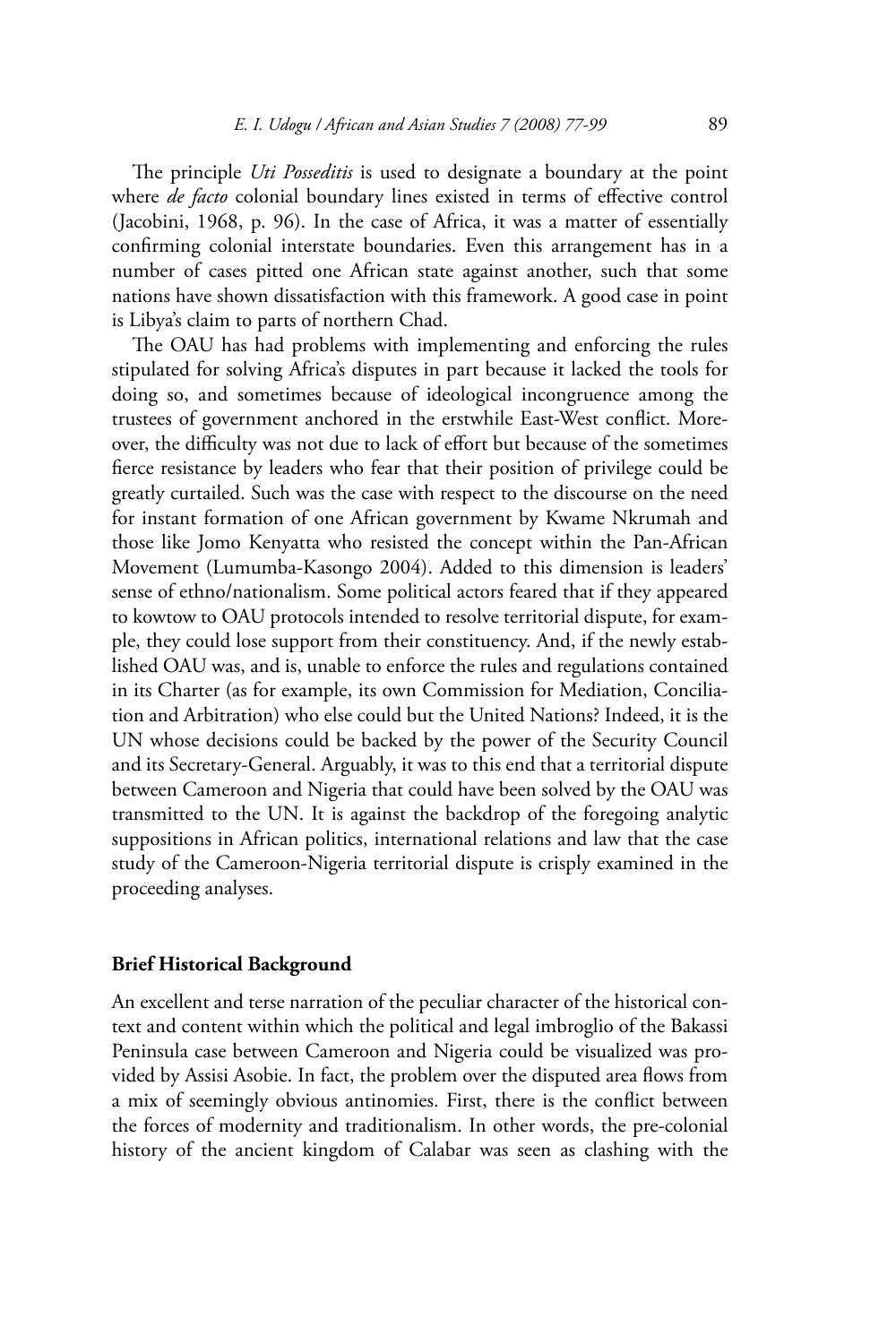post-colonial reality of contemporary Nigeria and Cameroon. Second, there is the confusion arising from the interpretation of the cartographic presentation and cultural reality on the ground. Third, there is the clash between the dictates of complex international law and the complicated life of a people trying to provide a living for themselves and the extended family system, *inter alia* (Asobie, Nigeria-Cameroun and the Unending Conflict Over Bakassi, Nd.).

The incongruity one witnesses in this case is a perplexing one. In the precolonial era, Bakassi was under the control of the king of Calabar that, in 1914, became part of modern Nigeria following the amalgamation of Northern and Southern protectorates by the British. Technically, by treaty of September 10, 1884, the Obong or king of Calabar placed his kingdom under the protection of the British. However, in the colonial policy of *divide and rule*, the British conceded the area (first) to the Germans. It was later placed under the League of Nations mandate following the defeat of Germany in the 1914- 1918 war. The area was later transferred to the United Nations as a trusteeship. In the struggle for independence from the colonial agents (Britain and France) in 1961, *La Republique du Cameroun* obtained the Bakassi peninsula in the wake of a plebiscite conducted by the UN in the trust territory. It should suffice to say that Nigeria also acquired some territories that formerly belonged to Cameroon – in a *quid pro quo* deal of sorts.

 In a nutshell, the fundamental legal instruments on which Cameroon rested its argument and claim to Bakassi that altered the character of the peninsula and its peoples are as follows:

- The agreement between the United Kingdom and Germany signed in London on March 11, 1913.
- The Anglo-German Protocol signed in Obokun, on April 12, 1913.
- The Exchange of Letters between the British and German governments on July 6, 1914.
- The endorsement, in 1961, by both the United Nations General Assembly and the International Court of Justice, of the results of the plebiscite conducted by the Northern and Southern Cameroon on February 11 and 12, 1961; and
- The Diplomatic note, accompanied by a map, dispatched to the government of Cameroon, in 1962 accepting the results of the plebiscites (Asobie, Nigeria-Cameroun and the Unending Conflict Over Bakassi, Nd; Mbuh 2004, pp. 5-11).

 It was against the background of this brief history and legal claims of both Cameroon and Nigeria that the entire issue of the Bakassi Peninsula contro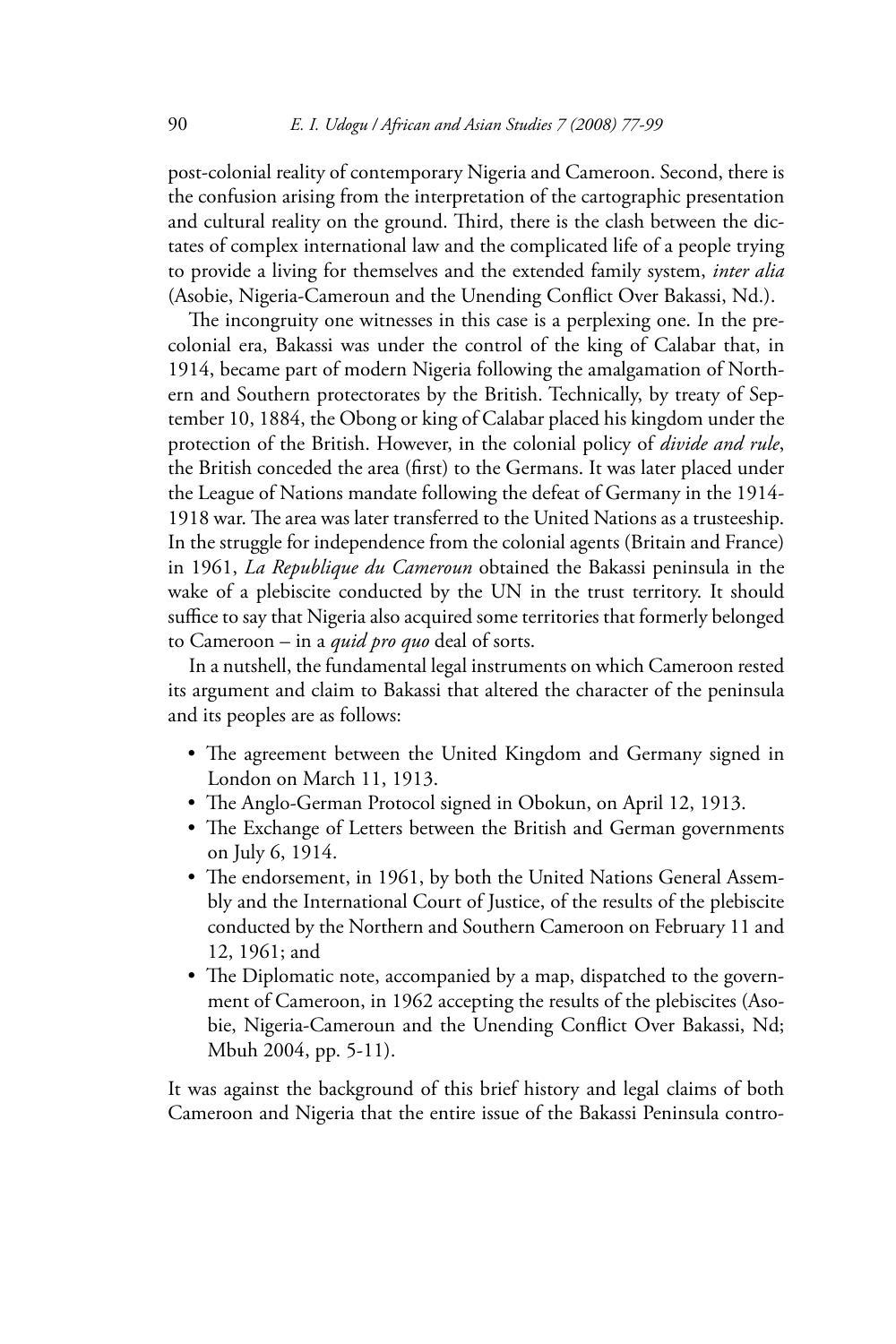versy could be understood. And, it is this narrative that informs the legal moves and counter-moves of both countries in addressing the modalities and instrumentalities for resolving the thorny issue. In spite of their legal and political posturing, the procedures for assailing such a problem are clearly outlined in the United Nations and the OAU Charters within the context of negotiation, conciliation and arbitration as discussed earlier.

# **Negotiation, Conciliation and Arbitration under the sponsorship of the UN: the Cameroon-Nigeria Bakassi Peninsula Case**



Source: Felicia Price, The Bakassi Peninsula: The Border Dispute between Nigeria and Cameroon http://64.233.169.104/search?q=cache:RJA5Epgu45sJ:www.america...

 Under Pacific Settlement of Disputes, Article 33 (1) of the UN Charter states: The parties to any dispute, the continuance of which is likely to endanger the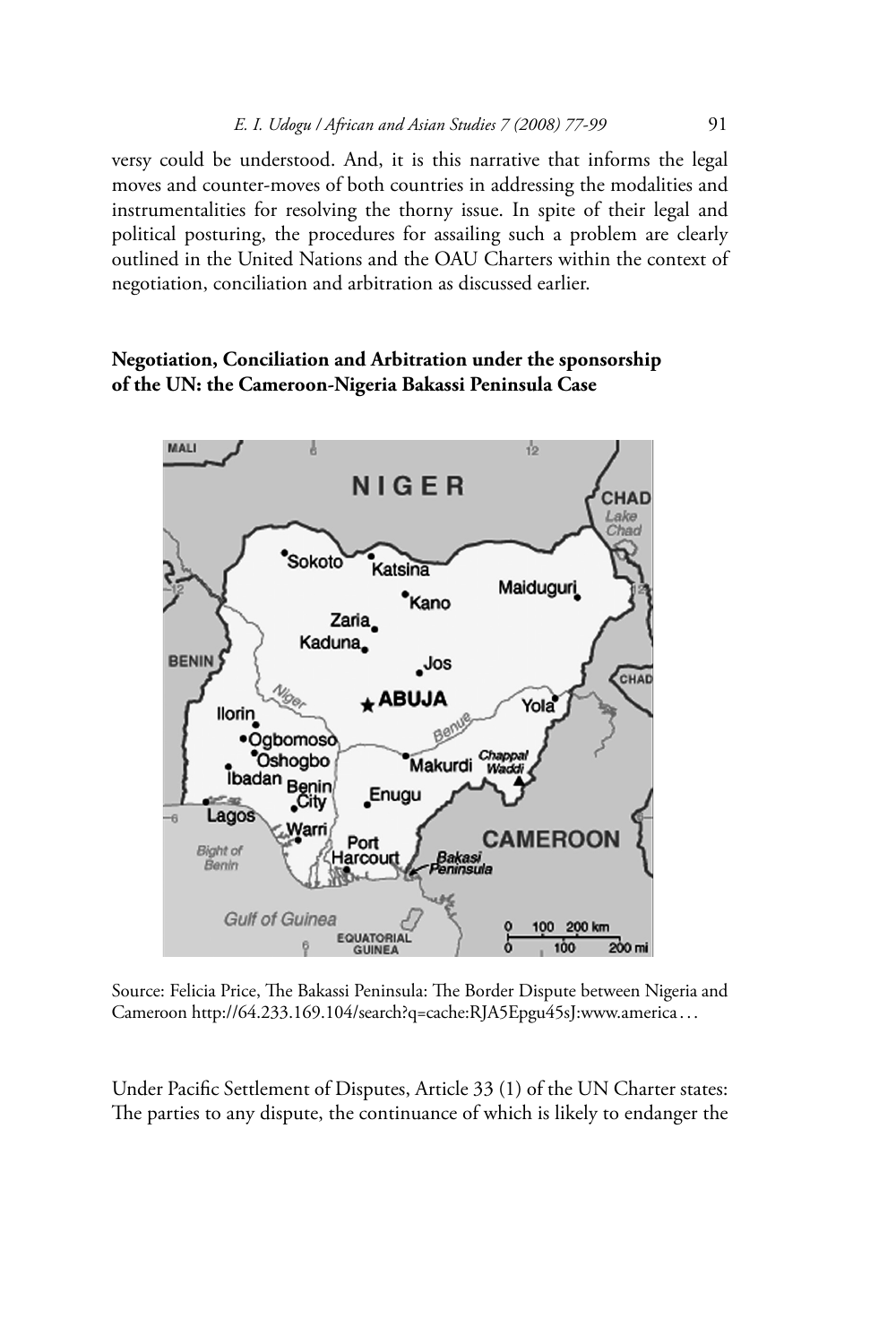maintenance of international peace and security, shall, first of all, seek a solution by negotiation, enquiry, mediation, conciliation, arbitration, judicial settlement, resort to regional agencies [e.g. Economic Community of West African States and the OAU/AU, etc.] or other peaceful means of their own choice.

This provision of the UN charter outlines the strategy for a peaceful settlement of dispute by aggrieved parties generally by the application of three major strategies viz.: negotiation; conciliation – i.e. the Good Offices of the UN Secretary-General; and arbitration or judicial settlement (Anderson 2006, pp. 2-4). Such a methodical approach to resolving conflict allows the disputing parties to absorb and mollify the political emotions of political actors and citizens affected by a discrepancy. The assumption is that when negotiation and conciliation strategies between the disputants fail, arbitration technique would be applied. Article 94 (1) of the UN Charter compels conflicting parties to comply with International Court of Justice (ICJ) verdicts. And, Article 94 (2) states: If any party to a case fails to perform the obligations incumbent upon it under a judgment rendered by the Court the other party may have recourse to the Security Council, which may, if it deems necessary, make recommendations or decide upon measures to be taken to give effect to the judgment (Public International Law 2002, p. 2).

 In the Bakassi Peninsula case, however, an appeal to the Security Council was averted by the Good Offices of the Secretary-General. But how did the territorial claims between Cameroon and Nigeria come to this entanglement? In their piece on "Inter-state Conflicts and Conflict resolution in the Gulf of Guinea" Osita C. Eze and Rudolf Traub-Merz provide the following summarized chronology of events leading to the arbitral phase of the territorial dispute between these (relatively) friendly neighbors:

- 14 August 1965: Nigeria accepted on sole condition of reciprocity, compulsory jurisdiction of ICJ by a unilateral declaration under Article 36 (2) of ICJ Statute;... (Yearbook of the International Court of Justice, 1993-1994, pp. 108-109).
- 21 June 1971: Nigeria/Cameroon Joint Boundary Commission signed at Lagos a Declaration setting out geographical coordinates for 20 points on maritime boundary to a distance of 17.7 nautical miles seaward of the line linking Sandy Point and Tom Shot Point;
- 28 January 1972: Announcement that the Federal Military Government [of Nigeria] had repudiated the above declaration;
- 1 September 1974: Heads of state of Nigeria and Cameroon signed a Declaration at Kano establishing a corridor of "freedom from oil prospecting" in Cross/Calabar estuary;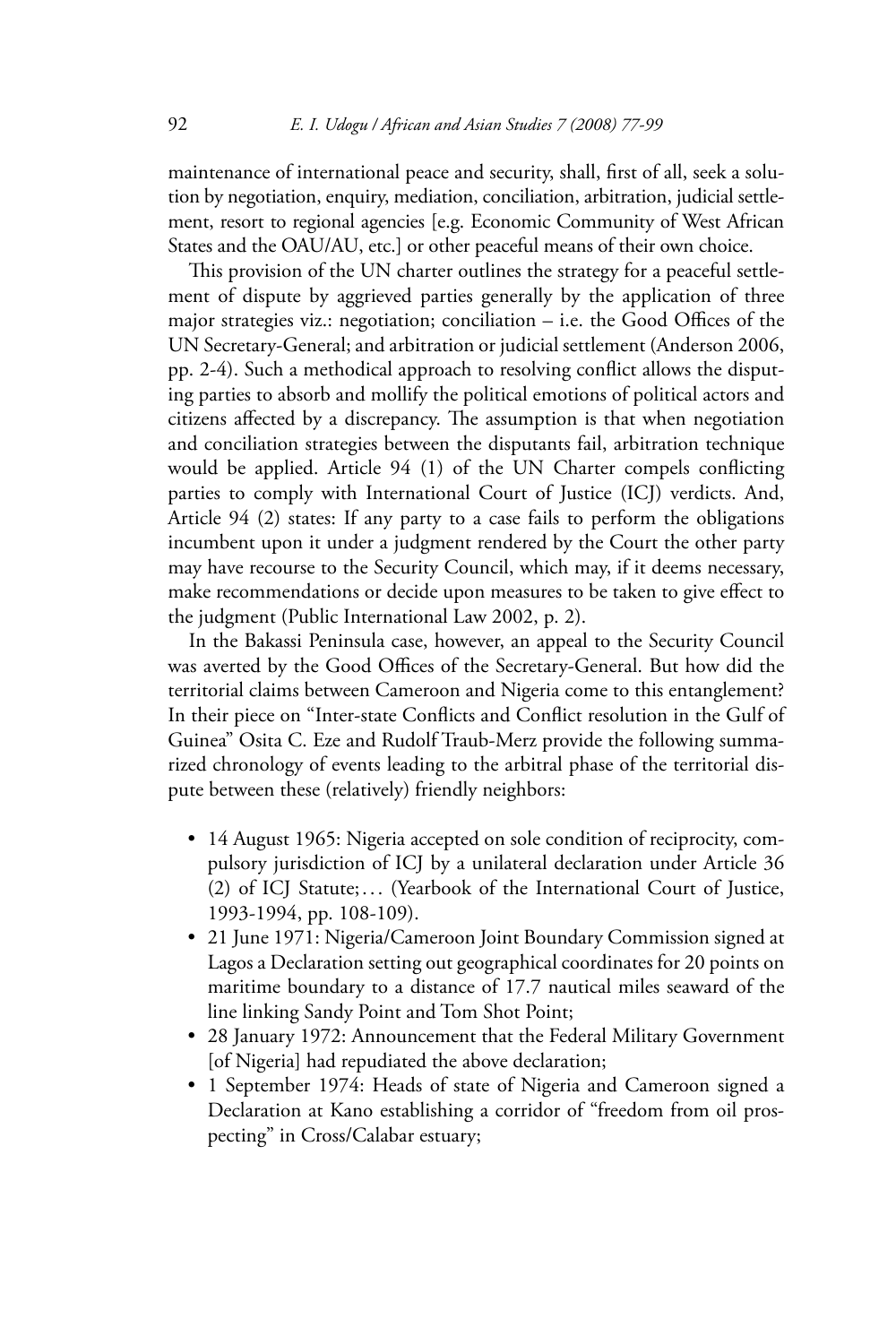- 3 March 1994: Cameroon accepted compulsory jurisdiction of ICJ by a unilateral declaration; (Yearbook of the International Court of Justice 1993-1994, p. 87).
- 29 March 1994: Cameroon filed application dated 28th March 1994 to the ICJ re Bakassi and maritime boundary;
- 6 June 1994: Cameroon filed additional application to the ICJ re Lake Chad area (Eze and Traub-Merz 2004, pp. 78-79).

 Overall, the list of issues brought before the ICJ in the Cameroon-Nigeria boundary dispute were: 1. Lake Chad; 2. the land boundary between Nigeria and Cameroon; 3. Bakassi; 4. Cameroon's claim to a major share of offshore resources – particularly oil in the Gulf of Guinea; and 5. claims of both sides for reparations involving state responsibilities (Embassy of the Federal Republic of Nigeria 2007, p. 2).

 But the real bone of contention regarding the case filed in the ICJ by Cameroon against Nigeria concerned the dispute over the question of sovereignty in the oil-rich Bakassi Peninsula (International Court of Justice Press Release 2002, pp. 1-24) since the mechanisms for resolving some of the other issues had been in place – e.g., the Lake Chad Basin Commission. In the Cameroon-Nigeria contestation on the Bakassi Peninsula issue, Nigeria grounded her claims to the area thus:

 In 1884, the Kings, Chiefs and People of Old Calabar signed a treaty of protection with Great Britain. That treaty did not give the British power to alienate all or any part of the land which they were supposed to protect. The protectorate included Bakassi. This is what they claimed to have done in 1913 when Great Britain allegedly ceded Bakassi to Germany. The Court, in disregard of the inalienable rights of the Kings, Chiefs and people of the old Calabar to their land and ancestral homes, upheld the Anglo-German Treaty of 1913 by which Britain ceded Bakassi Peninsula to Germany. This treaty was essentially the basis of the judgment giving sovereignty over Bakassi to Cameroon. The Court without any justification whatsoever failed or refused to follow its own precedent set in the Advisory Opinion on Western Sahara where it recognized the local rulers' possession and title as superior to other forms of title (Embassy of the Federal Republic of Nigeria 2002, p. 2).

 Another argument on this case as it applies to the roles of the Kings, Chiefs, and their subjects on this matter may rest on the assumption that the rulers having "signed" a treaty of protection with the colonial powers gave away their "rights" to the colonial hegemonies – Britain and Germany. Thus, consulting with the British and German colonial subjects (including the Chiefs and Kings) in the contested areas was at that time irrelevant to these alien powers. Nevertheless, Nigeria countered the preceding notion and contention by stating that: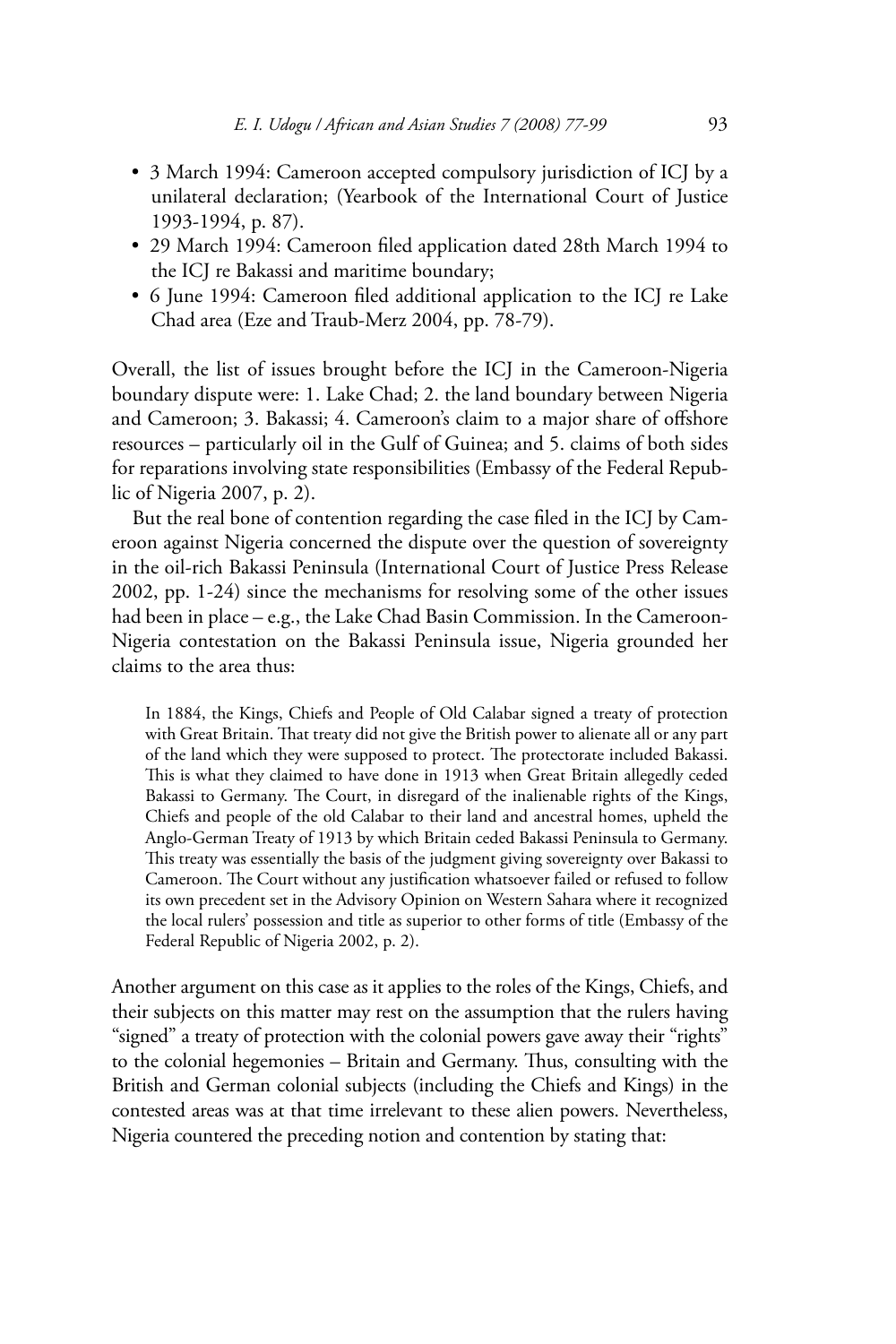In the case of Bakassi, the root of title belongs to the Kings, the Chiefs and the people of Old Calabar. Neither Germany nor for that matter Cameroon could therefore claim Bakassi as *terrae nullius.* In the judgment in the case of the frontier dispute, Burkina Faso-Mali which the Court relied upon in the Nigeria vs. Cameroon judgment, the [Court] interpreted the first part of that paragraph (i.e. paragraph 63 of the case) as being in favor of Cameroon but failed to take cognizance of the latter part of the paragraph which states that *effectivites* must invariably be given consideration. The Court failed to give that consideration (Embassy of the Federal Republic of Nigeria 2002, p. 2).

#### **Decision of the ICJ and Some Political and Economic Considerations**

 A summary of the 150 page decision reached by the ICJ concerning the Land and Maritime Boundary between Cameroon and Nigeria case was presented at a press conference by President Guillaume at The Hague on October 10, 2002 thus:

The Court first decided that the land boundary between the two countries had been fixed by treaties entered into during the colonial period and it upheld the validity of those treaties. It moreover rejected the theory of historical consolidation put forward by Nigeria and accordingly refused to take into account the *effectivites* relied upon by Nigeria. It ruled that, in the absence of acquiescence by Cameroon, these *effectivites* could not prevail over Cameroon's conventional titles. Accordingly, the Court decided that, pursuant to the Anglo-German Agreement of 11 March 1913, sovereignty over Bakassi lies with Cameroon . . .

The Court further decided that Cameroon, for its part, is under an obligation expeditiously and without condition to withdraw any administration or military or police forces which may be present on Nigerian territory along the land boundary between Lake Chad and Bakassi. Nigeria bears the same obligation in respect of any territory in this sector which falls within the sovereignty of Cameroon . . .

The Court rejected Cameroon's submissions seeking to have Nigeria ordered to repair the injury suffered by Cameroon, in particular as a result of the occupation of Bakassi. In this respect, the Court noted that Cameroon had secured recognition of its sovereignty over the peninsula and the disputed area of Lake Chad. It found that the injury suffered by Cameroon by reason of the Nigerian occupation was sufficiently addressed by the very fact of that recognition and of the evacuation of those territories (International Court of Justice, Nd.) . . .

 In brief, the ICJ, to the chagrin of Nigeria, noted in its verdict that the land boundaries between Nigeria and Cameroon had been established by treaties signed by Britain and Germany and accepted the authenticity of those treaties. It further rejected the "theory of historical consolidation [involving the Kings, Chiefs and subjects who had lived under the jurisdiction of Nigeria] put for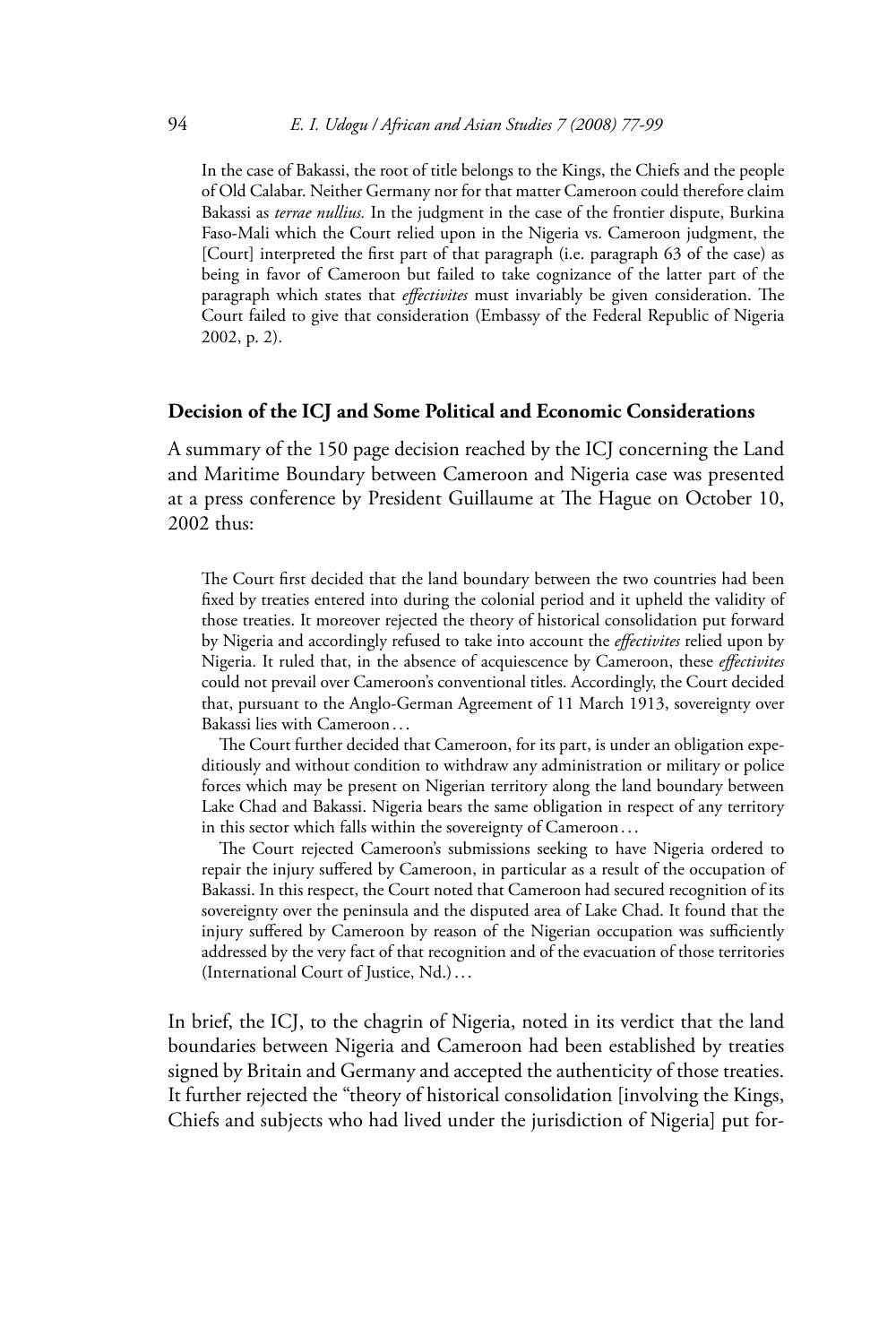ward by Nigeria and accordingly refused to take into account the [*effectivites*] relied upon by Nigeria (International Court of Justice Press Release 2002, pp. 1-24)." Arguably, the rationale for the lukewarm attitude toward the rulings of the Court by Nigeria has, in part, some political undertones. This argument is plausible to the extent that Cameroon and Nigeria declared under Article 36 (2) of the Statute of the ICJ that they would accede to the judgment of the Court in the boundary disputes. Indeed, the ICJ rulings are considered final and disputants are obliged to abide by the verdicts under provisions of Article 60 of the Statute (Public International Law 2002, p. 3). For Nigeria, politically, it is stated constitutionally that,

 All land and territory comprising the nation of Nigeria is specified in the Constitution of the Federal Republic of Nigeria 1999. Bakassi as a local Government is so specified in Part I of the first Schedule of the Constitution. Being a nation ruled by law, we are bound to continue to exercise jurisdiction over these areas in accordance with the Constitution. The responsibility for the amendment of the Constitution being that of the National Assembly of Nigeria and the State Governments and Local Government Councils will continue to exercise their constitutional responsibilities over all of the Nigerian territory as specified in the Constitution until the National and various States Assemblies effect amendment to the Constitution (Embassy of the Federal Republic of Nigeria 2002, p. 3).

 For Cameroon, particularly Anglophone Western Cameroon, the annexation of the oil-rich Bakassi peninsula may strengthen the argument of those advocating independence from Yaoundé and the Francophone speaking part of the country (sometimes referred to as Eastern Cameroon). Some Anglophone elites have often argued politically and economically that in spite of their territory generating wealth from oil proceeds for *La Republic du Cameroun*, their minority status has often led to their marginalization in terms of development projects and lucrative jobs in government. Moreover, they lack political clout vis-à-vis their dominant Francophone compatriots (Bayart 1978, pp. 82-99; Udogu 2001, p. 29).

The economic and political factors aside, the *New York Times* reported that overall the outcome was theoretically a variable-sum-game of sorts. In fact, Marc Lacey and Neela Banerjee noted that "Cameroon did not get all it was seeking. The Court awarded other disputed parcels along the border to Nigeria and ordered each country to pull troops from land handed over to the other. The Court rejected Cameroon's requests for compensation from Nigeria for its long occupation of the peninsula, saying that giving the land to Cameroon resolved the matter" (Lacey and Banerje 2002, p. 3).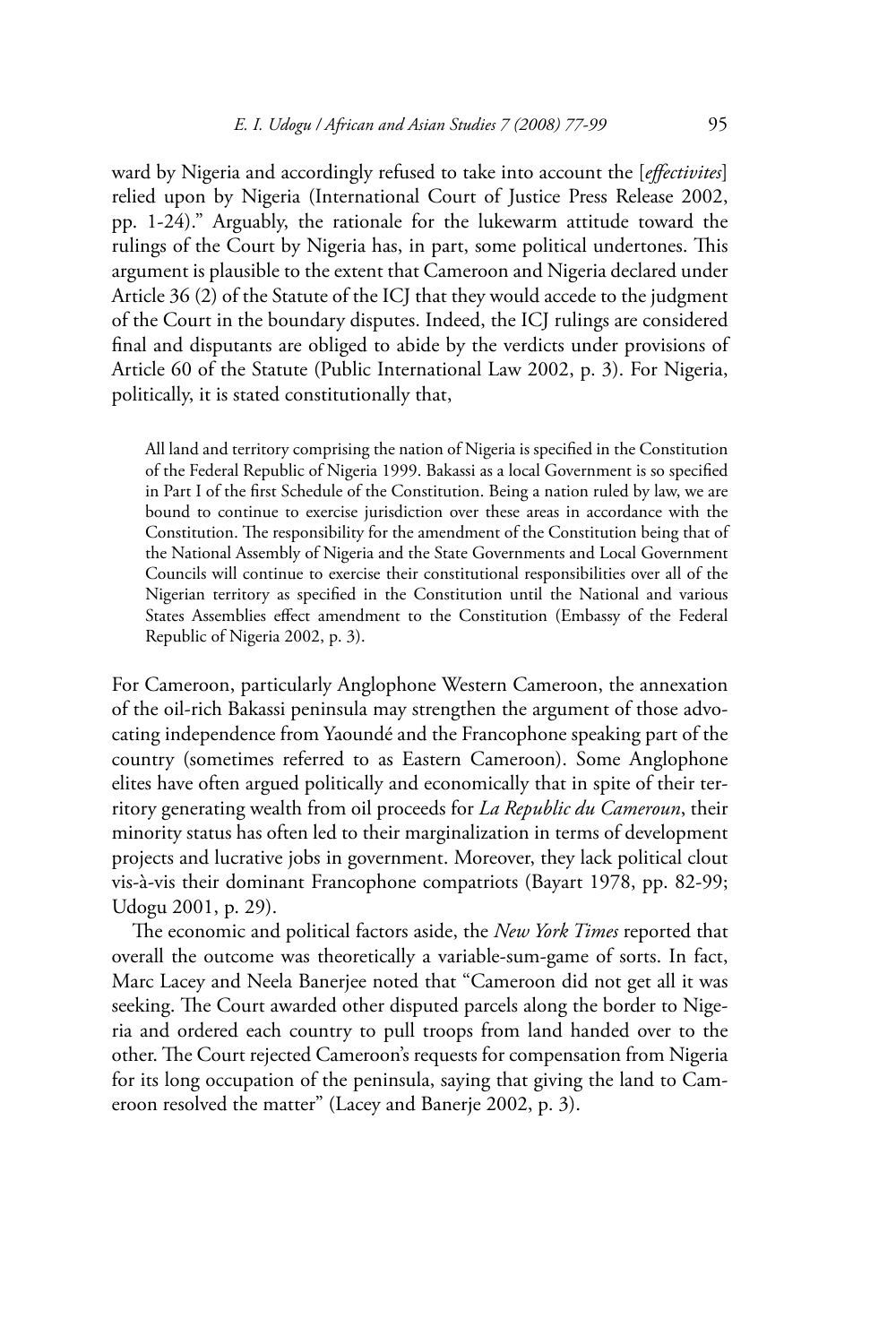## **Implementation of the ICJ Ruling**

 It was quite impressive that giving the UN and its agencies record of passing resolutions that are often difficult to implement the ICJ's judgment on this case was embraced by both parties. Nevertheless, in order to enforce such a sensitive ruling of the ICJ on Cameroon and Nigeria there was need for the involvement and participation of an effective interlocutor – in this case, the UN Secretary-General, Kofi Annan, and his Good Offices served to bring the countries together. That Abuja and Yaoundé were amenable to carrying out the decisions of the ICJ was not in doubt given the relative rapport between Presidents Biya of Cameroon and Obasanjo of Nigeria fostered by Kofi Annan, the Secretary-General of the UN. Thus, Cameroon and Nigeria were able to come up with the modality for implementing the Court's rulings. The framework was found in the formation of the Cameroon-Nigeria Mixed Commission that was headed by Ahmedou Ould-Abdallah, the Secretary-General's special envoy on this issue. He was joined by two distinguished representatives – Amadou Ali, Senior Minister of Justice of Cameroon and Prince Bola Ajibola, former Minister of Justice of Nigeria.

The Cameroon-Nigeria Mixed Commission was charged with the following tasks:

- The demarcation of the land boundary between the two countries;
- The withdrawal of civil administration, military and police forces and transfer of authority in relevant areas along the boundary;
- The eventual demilitarization of the Bakassi peninsula;
- The need to protect the rights of the affected populations in both countries;
- The development of projects to promote joint economic ventures and cross-border co-operations; and
- The reactivation of the Lake Chad Basin Commission (United Nations Office for West Africa, Nd., pp. 2-3).

 In general, the Mixed Commission was able to achieve some successes in many areas of its stated objectives while transferring the thornier issues to the heads of government of Cameroon and Nigeria and the Good Offices of the Secretary-General. The commission not only identified areas in which cross-border cooperation could be promoted but also identified areas in which joint economic cooperation could be beneficial to citizens in both areas (United Nations Office for West Africa, Nd., pp. 3-4).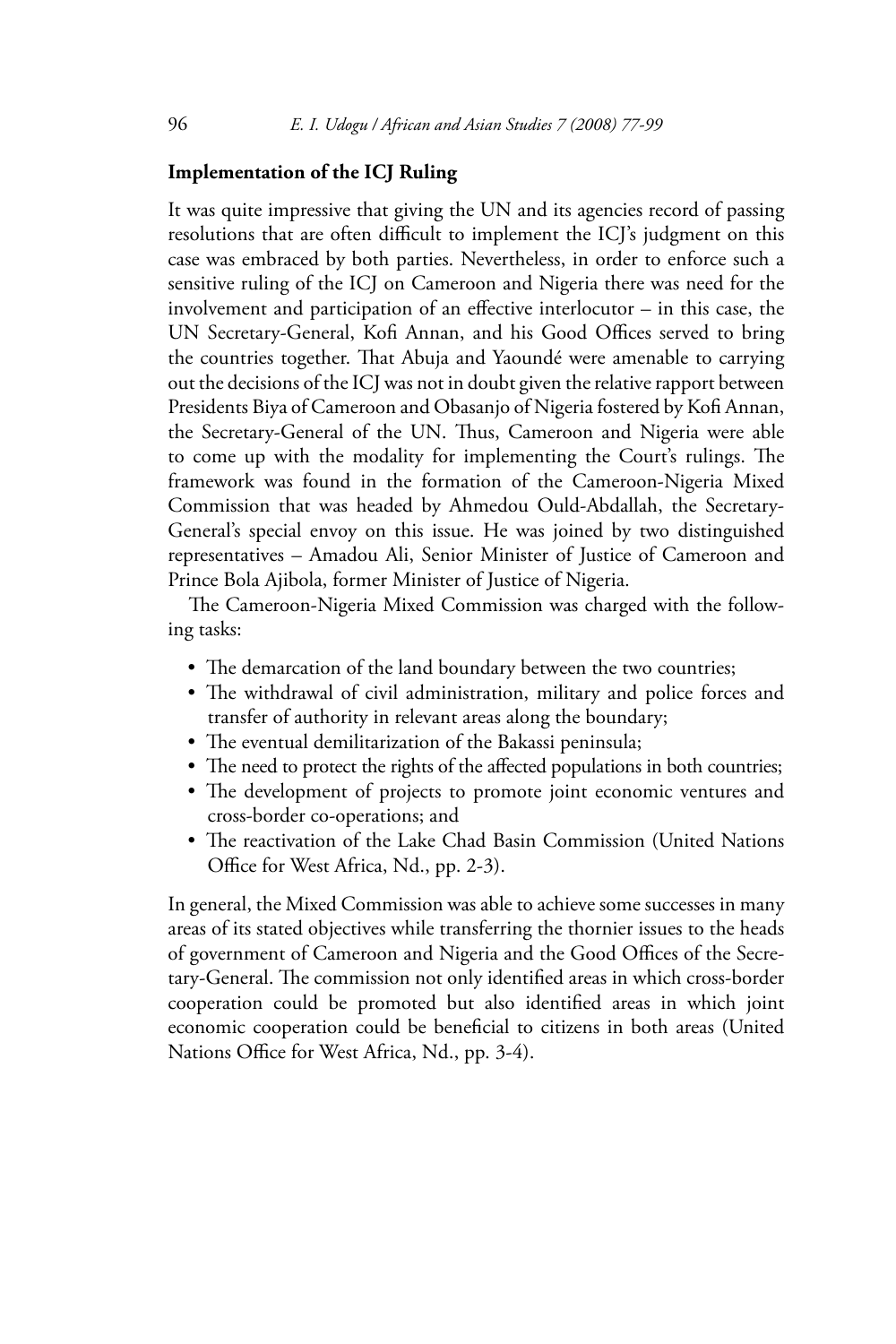## **Conclusion**

This study is an attempt at bringing to the fore an area of African studies that is inadequately explored in political science literature. Aside from arguing that African states have always had at least a modicum of the practice of international law before the advent of colonialism, it also emphasized the extent to which African states have embraced international instruments in post-independence Africa for conflict resolution. In truth, African post-colonial states have experienced virulent intra- and inter- states conflicts as was the case in post-Westphalia Europe. In Africa, however, the conflict has often centered on the competition to capture power and control of natural resources – gold, diamond, chromium, cooper, crude oil, etc. In spite of the outcome of some of the major conflicts, African states have often looked up to the international legal system and laws to resolve their conflicts peacefully. The Cameroon-Nigeria Bakassi peninsula dispute that employed the instrumentalities of negotiation, conciliation and arbitration techniques in solving a potentially explosive territorial conflict is a case in point. Such a development should be embraced and emulated by policy makers within the objectives of the contemporary African Union that stresses, *inter alia*, the vision of Africa's revival within the context of greater social, economic and political unity in the millennium (Udogu 2007, pp. 28-31). In this endeavor, the importance of civil society organizations in advancing such a vision is imperative (Udogu 2007, pp. 1, 121, 141). In all, this study brings to the limelight the extent to which African states are increasingly relying on international law, the AU and the Good Offices of the UN and its various agencies – particularly the ICJ – to resolve international boundary conflicts. It is possible that this approach to ameliorating African disputes could serve as a model for the continent in this century.

#### **References**

- Ajala, Adekunle. 1973. *Pan-Africanism: Evolution, Progress and Prospects*. New York: St. Martin's Press.
- Anderson, David. 2006. "Methods of Resolving Maritime Boundary Dispute." International Law Discussion Group at Chathan House, February 14.
- Asobie, Assisi. ND."Nigeria-Cameroun and the Unending Conflict Over Bakassi." http://www. nigerdeltacongress.com/narticles/nigeria\_cameroun\_and . . .
- Banks, Arthur S (ed.). 1977. *Political Handbook of the World: 1984-1985*. New York: McGraw Hill Book Company.
- Bayart, J. F. 1978. "The Neutralization of Anglophone Cameroon," in R. A. Joseph (ed.), *Gaulist Africa: Cameroon under Ahmadu Ahidjo*. Enugu, Nigeria: Fourth Dimension Press.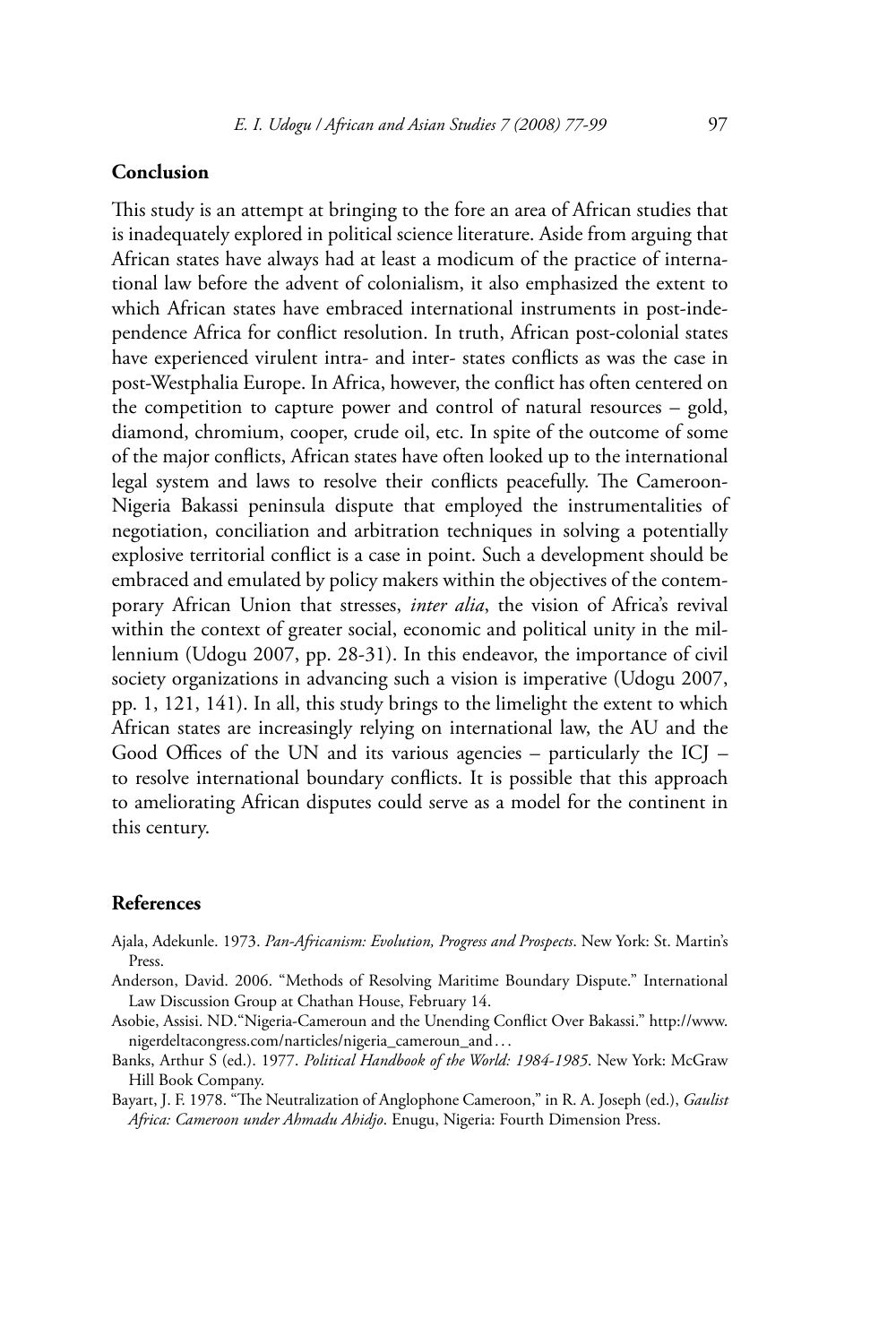- Boutros-Ghali, Boutros. 1972. *Les Conflict de Frontier en Afrique*. Paris: Edition Technique Economiques.
- Bovill, Edward W. 1958. *The Golden Trade of the Moors*. Oxford: Oxford University Press.
- Brierly, J. L. 1963. *The Laws of Nations: An Introduction to the International Law of Peace*. Oxford: Oxford University Press.
- Critical International Law: Recent Trends in the Theory of International Law. 1990. The Debt of International Law to Liberal Political Theory http://www.ejil.org/journal/Vol2/No1/art4-03.htm#TopOFPage.
- El-Ayouty (ed.). 1975. *The Organization of African Unity after Ten Years: Comparative Perspective.* New York: Praeger Inc.
- Elias, T. O. 1972. *Africa and the Development of International Law*. New York: Oceana Publications, Inc.
- Embassy of the Federal Republic of Nigeria. 2002. "Nigeria's Reaction to the Judgment of the International Court of Justice at the Hague." Nigeria Information Service Center. http:// 72.14.203.104/search?+cache:cOxq1vHbaYj .
- Eze Osita C. and Rudolf Traub-Merz. 2004. "Inter-state conflicts and Conflict Resolution in the Gulf of Guinea," in Rudolf Traub-Merz and Douglas Yates (eds.), *Oil Policy in the Gulf of Guinea: Security and Conflict, Economic Growth, Social Development*. Yaounde, Cameroon: Friedrich-Ebert-Stiftung Publishers.
- International Court of Justice Press Release. 2002. "Land and Maritime Boundary between Cameroon and Nigeria (Cameroon V. Nigeria: Equitorial Guinea Intervening): Summary of the Judgment 10 October, pp. 1-24. http://72.14.203.104/search?q=cache:kWozKABNZMO.
- Jacobini, H. B. 1968. *International Law: A Text*. Homewood, IL: The Dorsey Press.
- July, Robert W. 1992. *A History of African People 4th edition.* Prospect Heights, IL: Waveland Press.
- Kennedy, D. 1987. *International Legal Structure*. Baden-Baden: Nomos Verlagsgesellschaft.
- Lacey, Marc and Banerje, Neela. 2002. "World Court Rules for Cameroon in Prolonged Oil Land Border Dispute with Nigeria." *New York Times*, October 11, p. 3. http://72.14.203.104/ search?q=cache:.JS6NTGXvUj.
- Legum, Colin. 1975. "The Organization of African Unity Success or Failure?" International *Affairs*, Vol. 51, pp 208-219.
- Lorca, Arnulf B. 2006. "International Law in Latin America or Latin American International Law? Rise Fall, and Retrieval of a Tradition or Legal Thinking and Political Imagination." *Harvard International Law Journal*, Vol. 47, No. 1, pp. 283-305.
- Louis, W. Roger et al. 1971. *France and Britain in Africa. New Haven*, CT: Yale University Press.
- Lumumba-Kasongo, Tukumbi. 2004. "Rethinking Pan-Africanism in the Search for Social Progress." *Global Dialogue*, Vol. 6, No. 3-4, pp. 62-72.
- MacIntyre, A. 1985. *After Virtue: A Study of Moral Theory (2nd edition)*. Notre Dame, IN: University of Notre Dame Press.
- Mbuh, Muluh. 2004. "The Bakassi Peninsula Dispute." International Law and Conflicts: Resolving Border and Sovereignty Disputes in Africa. http://www.postwatchmagazine.com/ .
- Meyers, B. David. 1974. "Interregional Conflict Management by the Organization of African Unity." *International Organization*, Vol. 28, pp. 345-373.
- *OAU Charter & Rule of Procedure*. 1982. Addis Ababa, Ethiopia: Division of Press and Information .
- Parkinson, F. 1975. "Pre-colonial International Law" in A. K. Mensah-Braown (ed.), *African International Legal History.* New York: United Nations Institute for Training and Research.
- Protocol of the Commission on Mediation, Conciliation and Arbitration. 1964. *International Legal Material*, Vol. 3, pp. 1116-1124.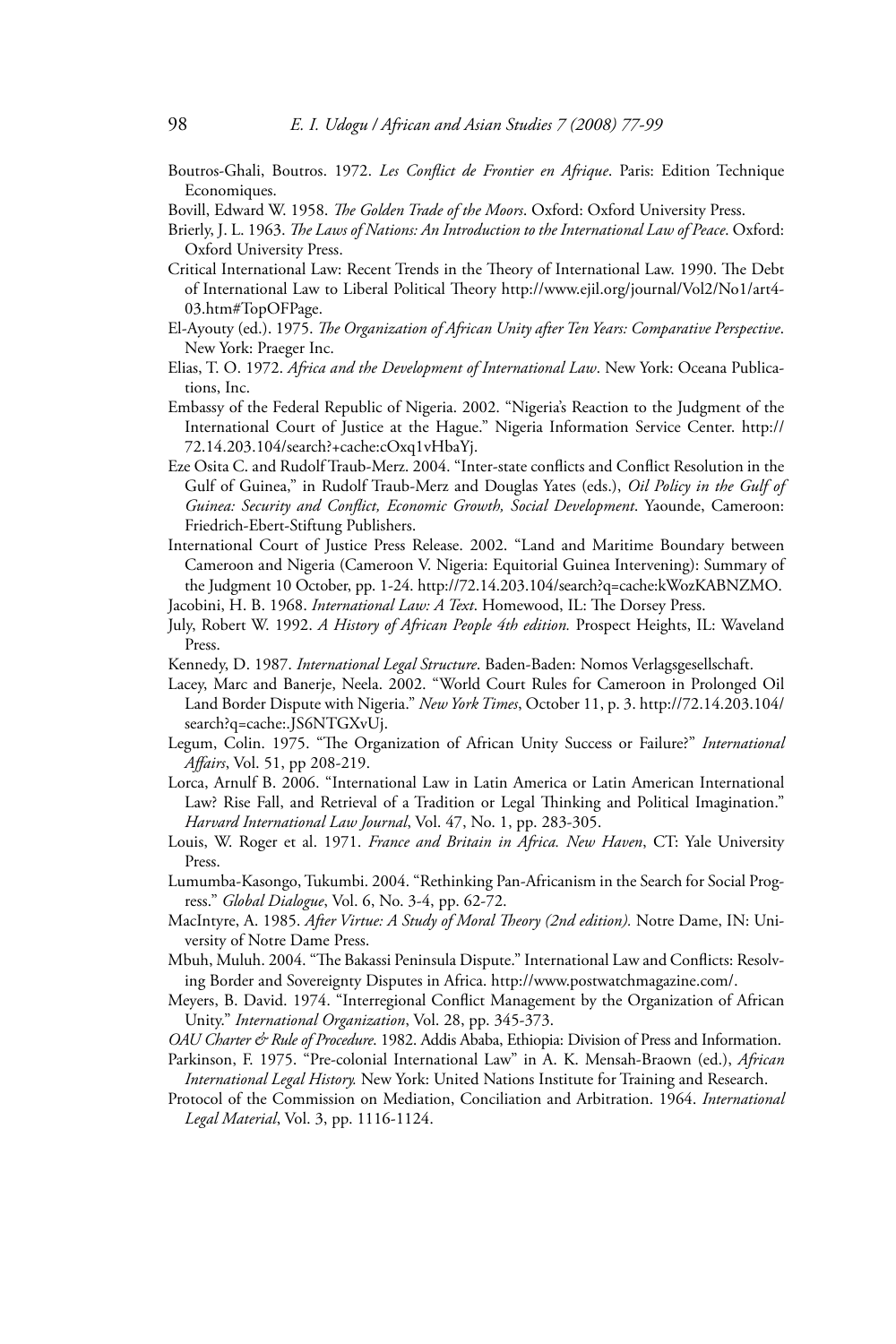- Public International Law News. 2002. Freshfiel Bruchhaus Deringer 16, December. http://www. spr-consilio.com/artpi11.htm.
- Shaw, Timothy M. and Ojo Sola (eds.). 1982. *Africa and the International Political System*. Lanham, MD: University Press of America.
- Smith, William E. 1987. "Chad: War by Proxy in the Dunes." *Time*, Vol. 129, No. 3, p. 37.
- Tucker, R. W. (ed.). 1966. *Principles of International Law*. New York: Holt Rinehart and Winston Inc.
- Udogu, E. Ike. 2001. "Ethnicity and Theory in African Politics," in E. Ike Udogu (ed.), *The Issue of Political Ethnicity in Africa.* Aldershot, UK: Ashgate Publishing Company.
	- ——. 2003. "National Constitutions and Human Rights Issues in Africa." *African and Asian Studies*, Vol. 2, No. 2, pp. 101-123.
	- ——. 2007. *African Renaissance in the Millennium: Th e Political, Social and Economic Discourses on the Way Forward*. Lanham, MD: Lexington Books.
- United Nations Office for West Africa. ND. "Cameroon-Nigeria Mixed Commission-Background." http://72.14.203.104/search?q=cache:K46qe5-mmeUJ .
- Wallace-Bruce, Lante. 1985. "Africa and International Law The Emergence of Statehood." The *Journal of Modern African Studies*, Vol. 23, No. 4, pp. 575-602.
- *Yearbook of the International Court of Justice*. 1993/4. Hague: UN Publication.